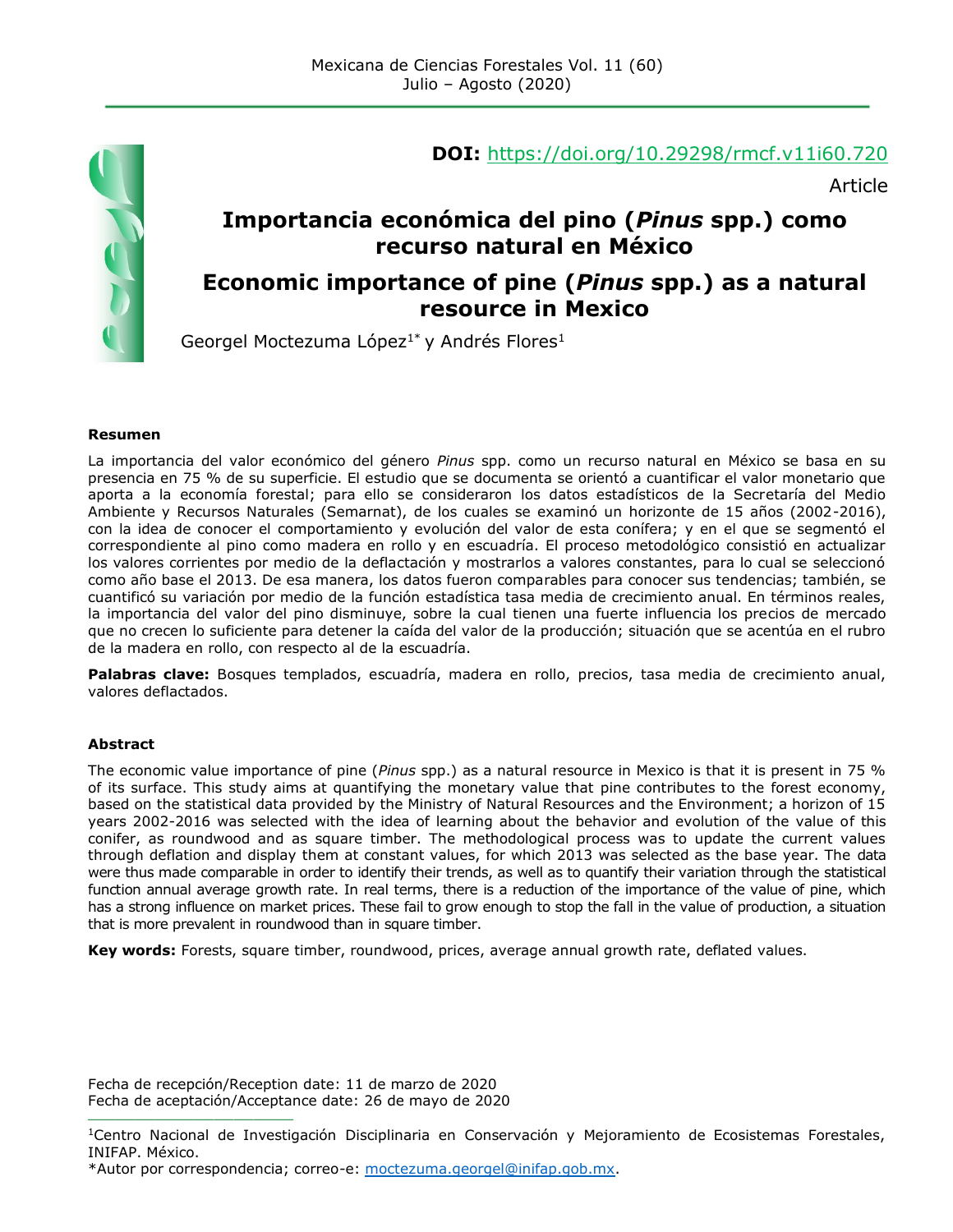# **Introduction**

Pine species are native to the Northern hemisphere, and in the American continent they are found from 66°00′00″N, in northern Canada, to 12°00′00″N in southern *Nicaragua* (Torres, 2015). The mountains of both the Eastern and the Western *Sierra Madre* of Mexico are home to the greatest diversity of the *Pinus* genus (Pinacacea) in the world, with 400 taxa (Gernandt and Pérez-de la Rosa, 2014).

Pines belong to the group of conifers, which represent about 60 % of the 900 species of gymnosperms (Sánchez, 2008); in absolute numbers, this percentage is equivalent to 540 species. 111 pine species are estimated to exist worldwide (Farjon, 2003; Earle, 2007).

Pine is the main conifer of temperate and cold climate in Mexico, is distributed in 24 states of the country, of which two stand out in the North Central region, one in the west, one more in the south, and two in the central Gulf (Semarnat, 2016).

The economic importance of pine forests in Mexico is accounted for by their contribution to the country and their contribution to the forest Gross Domestic Product (GDP). In the social context, their relevance is given by the population that lives in the forest areas, on the goods and services provided to them. It should be noted that 23 % of the country's inhabitants (113.5 million) live in the rural sector (Inegi, 2016) and it is estimated that 5.3 million people live and depend on forests (Conapo, 2015).

Forest ecosystems are a fundamental component of the planet's biogeochemical systems; they play an essential role in the water cycle, and as nitrogen fixers and natural refuges for flora and fauna; also, they are listed as one of the solutions to climate change because of their contribution to the mitigation of its harmful effects (Cemda, 2018).

Researchers at the World Bank (Pagiola and Platais, 2002) point out that natural ecosystems provide a wide variety of environmental services and cite as examples the various types of forests, which provide hydrological services such as water filtration and regulation of water flows, and these services are rarely valued until the effects of deforestation are felt in the form of floods, or through loss of water or of its quality.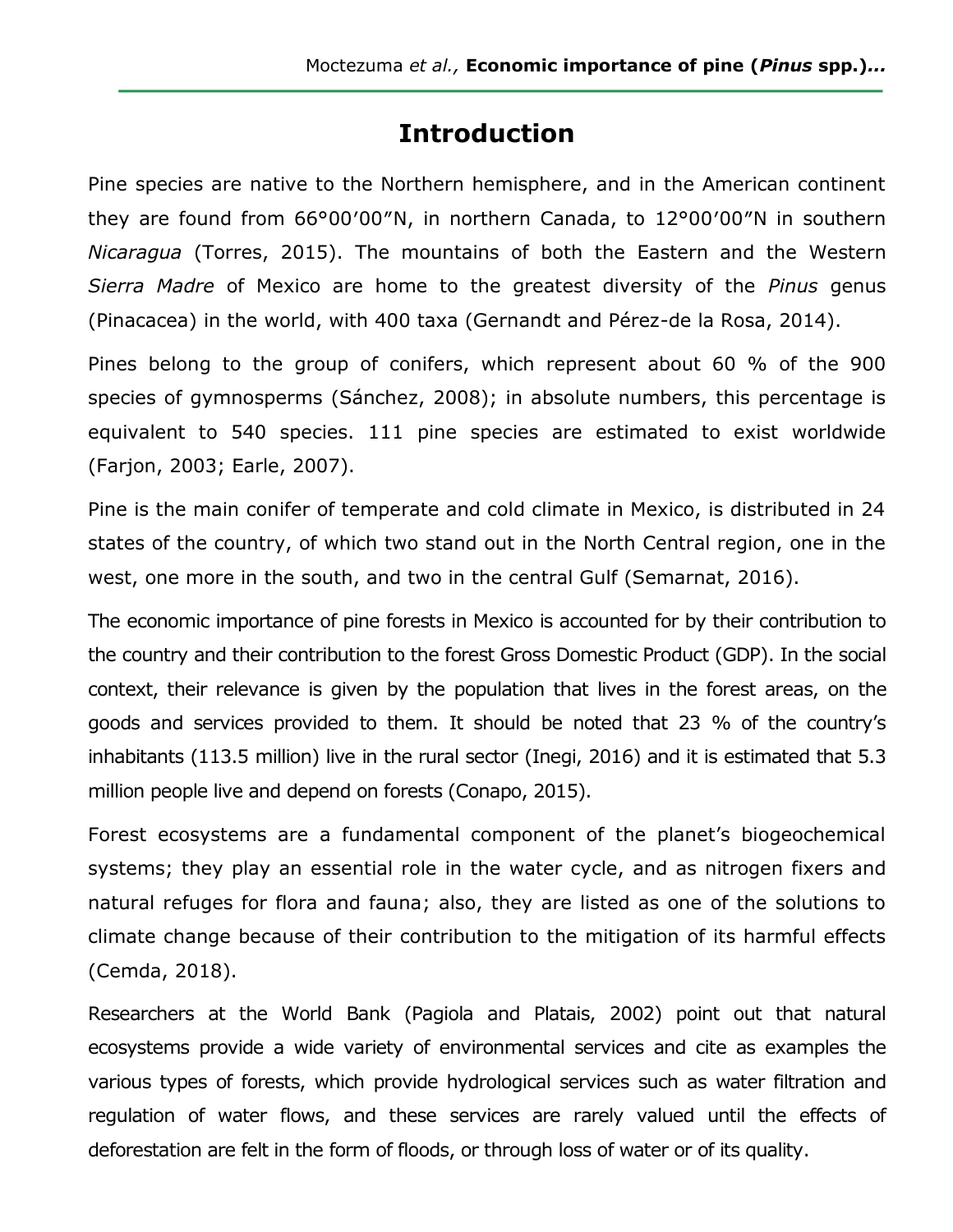Mexico has 138 million hectares with forest vegetation, which is equivalent to 70 % of the country's surface area; part of that area —64.9 million hectares— is covered by forests and tropical forests, of which 15 million ha are estimated to have productive potential for commercial use and are located mainly in the mountainous massifs of the east and west of the country. However, timber extraction is carried out only in 5.9 million ha (Torres, 2015).

In terms of the primary forest GDP, the activity that most contributes to the economic value is the cutting (logging) of trees, and among the secondary activities (transformation), the production of square timber; under this scheme, research was conducted to determine which is the economic spill of the *Pinus* genus as logs (roundwood) and as square timber (Inegi, 2016a).

The aim of the research was to quantify the value of pine production at constant prices over a period of 15 years as well as its trend; to compare these with those of Sacred fir and other (tropical) species, both as roundwood (logs) and squared timber, and to calculate their average growth rates over the assessment period.

The hypothesis of the study is based on the fact that the increases in the market prices of both the logs and the square timber are not high enough to encourage production, so that every year pine provides a greater economic contribution within the forest sector.

## **Materials and Methods**

A five-stage documentary research process was used:

First stage: selection of the topic to be studied; the one dealing with the evolution of the value of the production of pine roundwood (logs) and square timber was chosen.

Second stage: collection of data from secondary sources; the primary ones were the statistical yearbooks available from the *Secretaría de Medio Ambiente y Recursos Naturales* (Semarnat, 2002-2016). With this series, the documentary sequence (15 years) of the value of pine production in the two items mentioned above was organized. The year selected as a baseline for deflating the prices was 2013 —the same year used by the *Secretaría de Hacienda y Crédito Público* and by the *Banco*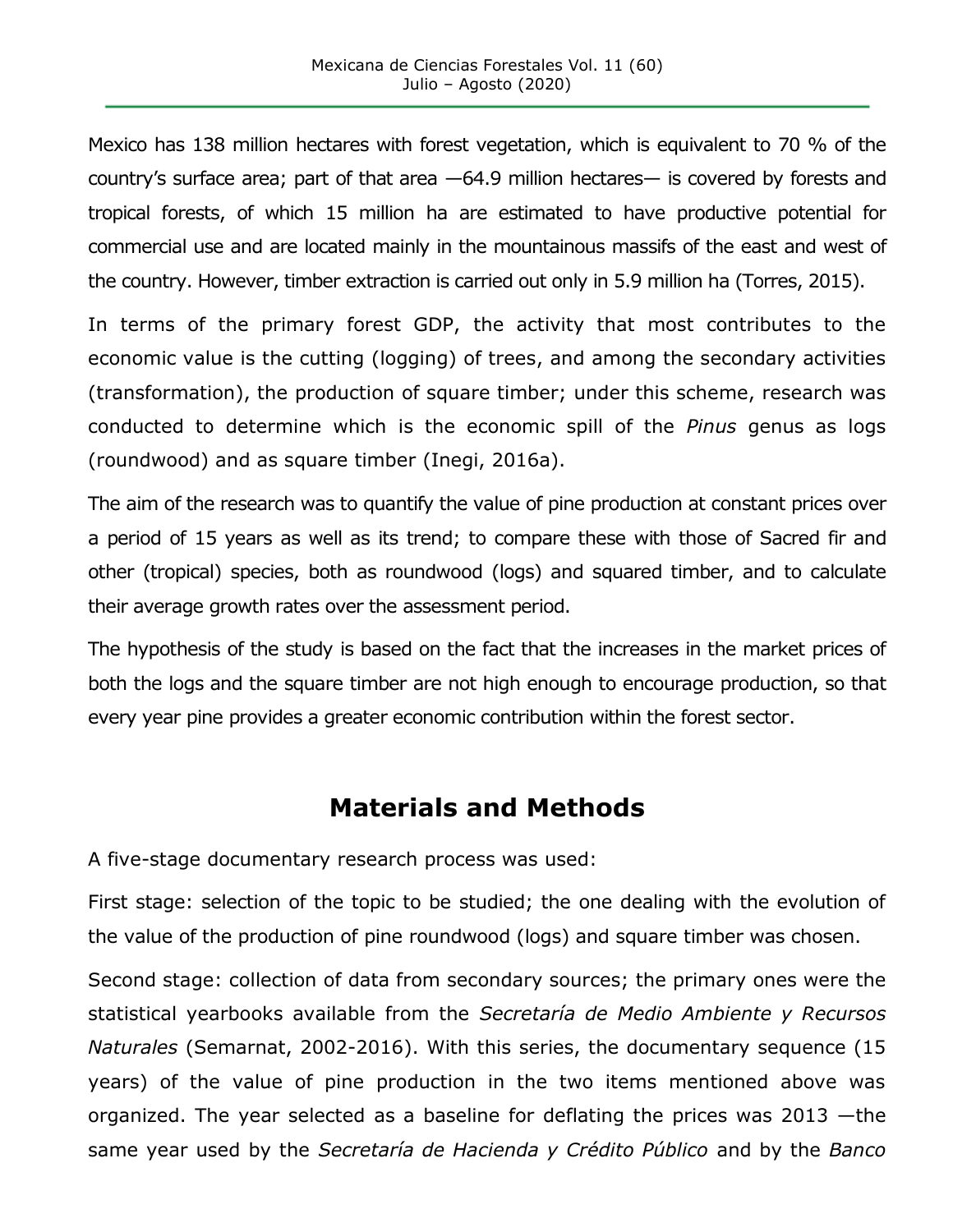*de México*— thus estimating the series at constant prices, so that the figures were comparable (Inegi, 2016b). The information was recorded in a database designed in Excel. In addition, articles from forestry journals, reports of national and international congresses, and several scientific publications were reviewed (Semarnat, 2002-2016; Moctezuma and Galicia, 2018).

Third stage: elaboration of the research plan. Subtopics were defined to prioritize between the transcendental and important, the secondary or superfluous. These were: value of the pine, sacred fir production and of other (tropical) species; which in turn, were subdivided into value of the production as roundwood (logs) and as square timber. The selected indicator was the average annual growth rate. In addition, five entities of Mexico were chosen, based on their greater contribution to the value of production of pine in roundwood and in square timber.

Fourth stage: organization of the information. This was done by indexing the values recorded in the secondary source (statistical yearbooks). For this purpose, first the values were placed at the current prices; then, the deflation factor was included, and, finally, the data series at constant values with which comparisons were made and trends were calculated for the *Pinus* genus.

Fifth stage: statistical function. The average annual growth rate was chosen as indicator, which works for the medium and long terms. Its mathematical expression is:

$$
AAGR = ((Fv / Iv) \land (1 / n) - 1) * 100
$$

Where:

 $Fv =$  Final value to period

- $Iv =$  Initial value of the period
- *n* = Number of years considered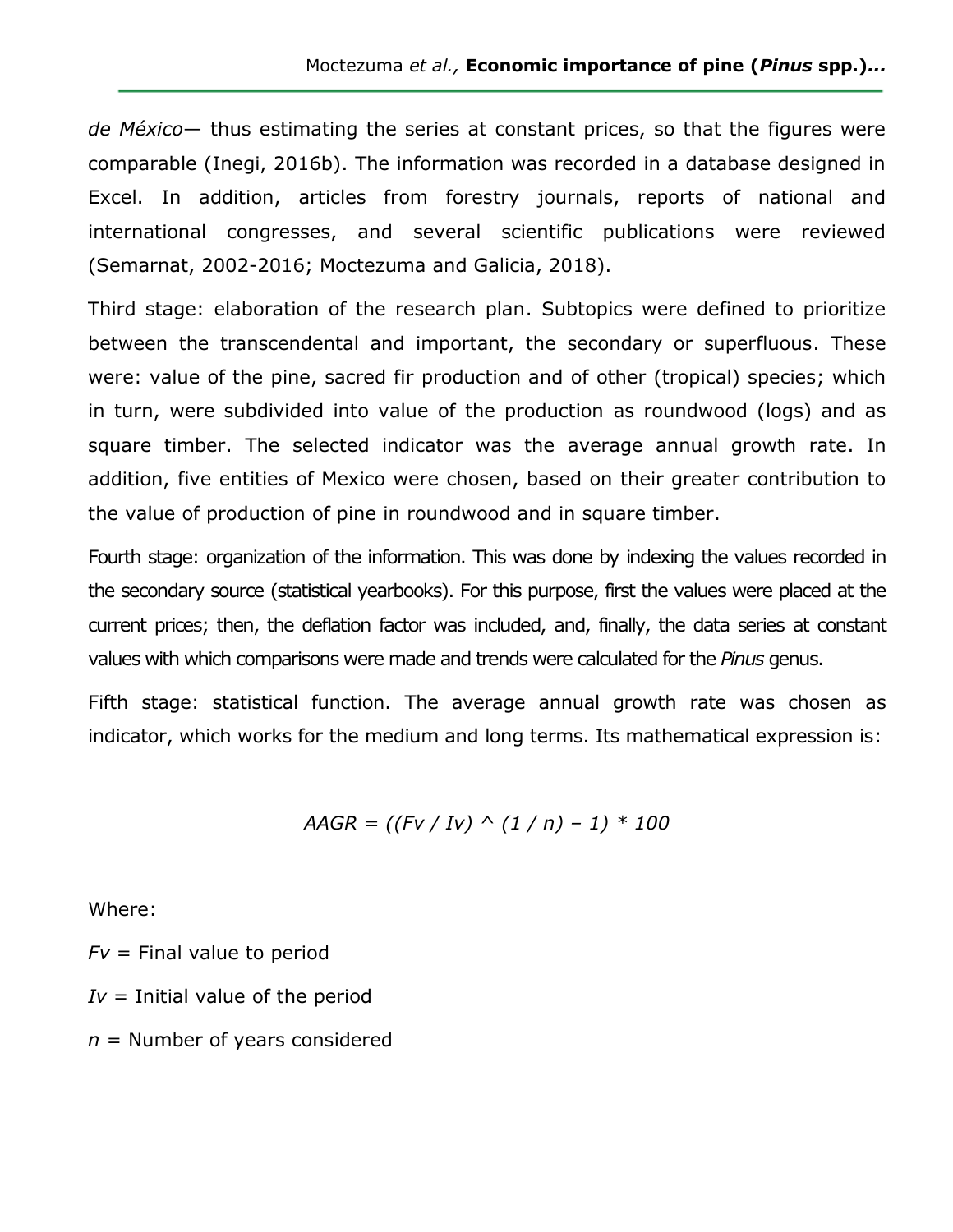In addition, the corresponding graphs were elaborated, in which a trend line was included in order to facilitate a better understanding of the evolution in the monetary values at constant prices, and to visualize the slopes for the two products analyzed: roundwood and square timber.

The information was presented for the following modalities: value of the production of roundwood and square timber of the *Pinus* genus and its comparison with that of Sacred fir and other species, as well as between the main producer states of the countries, and the evolution of the prices of roundwood *vs* square timber and the average annual growth rates of both products.

# **Results and Discussion**

## **Value of timber production in pine, Sacred fir and other species**

For purposes of economic quantification of pine, Sacred fir, and other timber species, Table 1 shows the value of their timber production as roundwood.

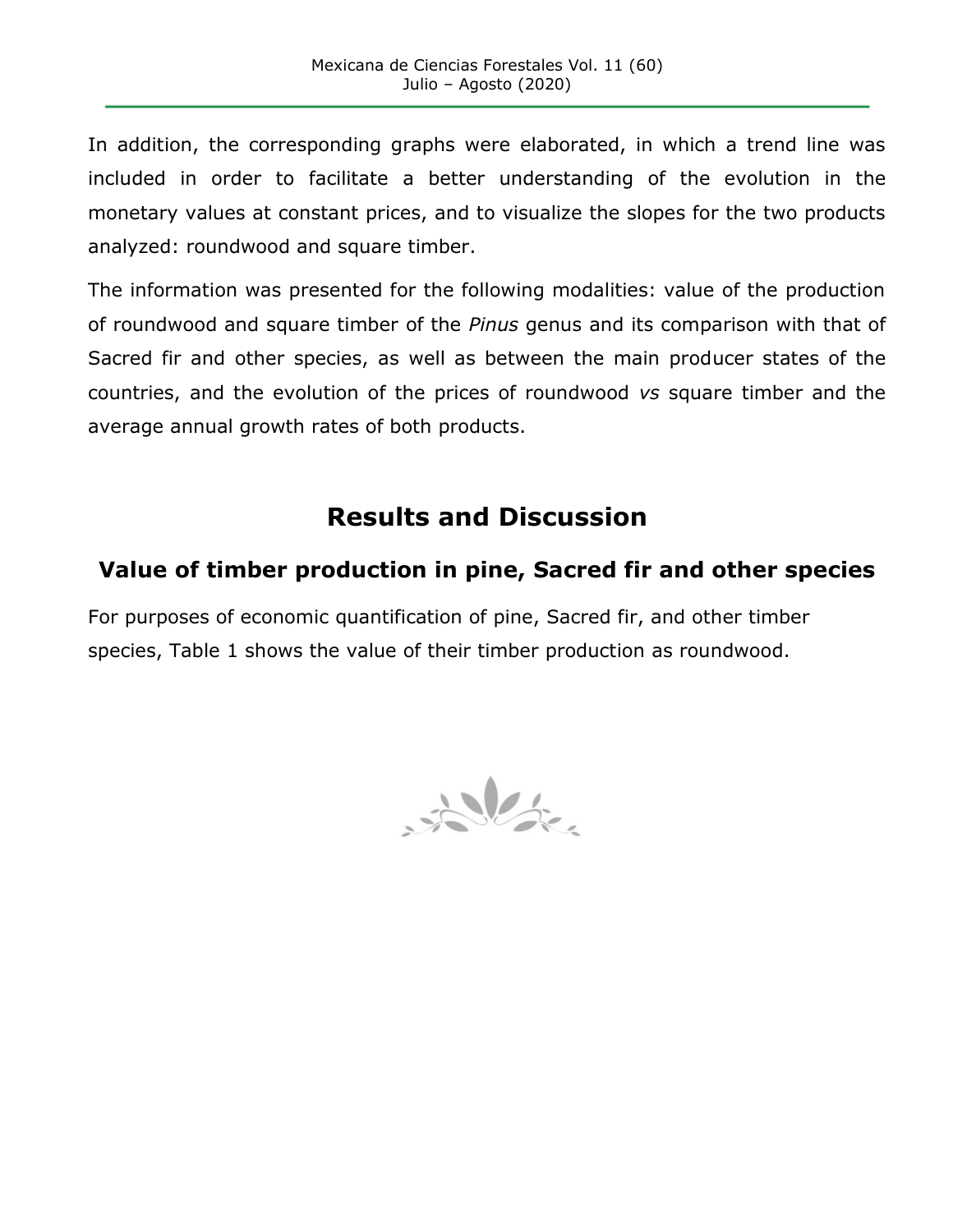| Year | <b>Production</b><br>value of<br>pine | <b>Production</b><br>value of<br><b>Sacred fir</b> | <b>Production</b><br>value of other<br>species | Total         |
|------|---------------------------------------|----------------------------------------------------|------------------------------------------------|---------------|
| 2002 | 7 777.24                              | 263.58                                             | 1 1 2 6 . 4 1                                  | 9 167.22      |
| 2003 | 9 536.02                              | 244.60                                             | 1 3 1 9 . 1 1                                  | 11 099.29     |
| 2004 | 8 2 3 3 . 6 7                         | 236.29                                             | 1 367.00                                       | 9836.96       |
| 2005 | 8 198.39                              | 167.60                                             | 1 421.33                                       | 9 787.32      |
| 2006 | 8 0 6 5 . 1 7                         | 114.55                                             | 1 134.96                                       | 9 3 1 4 . 6 7 |
| 2007 | 8 8 5 0 9 9                           | 119.34                                             | 1 098.63                                       | 10 068.97     |
| 2008 | 7879.82                               | 129.74                                             | 1 145.37                                       | 9 1 5 4 . 9 3 |
| 2009 | 6 2 5 4 . 7 8                         | 191.20                                             | 1.074.66                                       | 7 520.64      |
| 2010 | 7 098.66                              | 303.79                                             | 1 008.58                                       | 8 411.03      |
| 2011 | 5 701.64                              | 154.01                                             | 873.54                                         | 6 729.19      |
| 2012 | 6 258.27                              | 139.30                                             | 825.01                                         | 7 222.58      |
| 2013 | 6 219.20                              | 150.78                                             | 760.21                                         | 7 130.19      |
| 2014 | 5 784.08                              | 143.55                                             | 807.98                                         | 6 735.62      |
| 2015 | 6 272.90                              | 174.54                                             | 1 076.65                                       | 7 524.08      |
| 2016 | 6 425.06                              | 157.40                                             | 1 241.22                                       | 7823.68       |

**Table 1.** Production value pine, sacred fir, and other species as roundwood at constant 2013 prices.

Source: Semarnat, Statistical yearbooks from 2002 to 2016. Figures in millions of Mexican pesos (MXN).

The average value of pine production in the analysis period represented 85.1 % of the total of all forest species under exploitation, with a minimum participation of 82.1 % in 2016, and a maximum of 87.9 % in 2007. These figures confirm the great relevance that pine has in the country. The values found show the high potential of forests in the territory, since they increase the profitability of the areas where they are distributed and provide a wide range of ecosystem services to communities (Chavarría, 2011).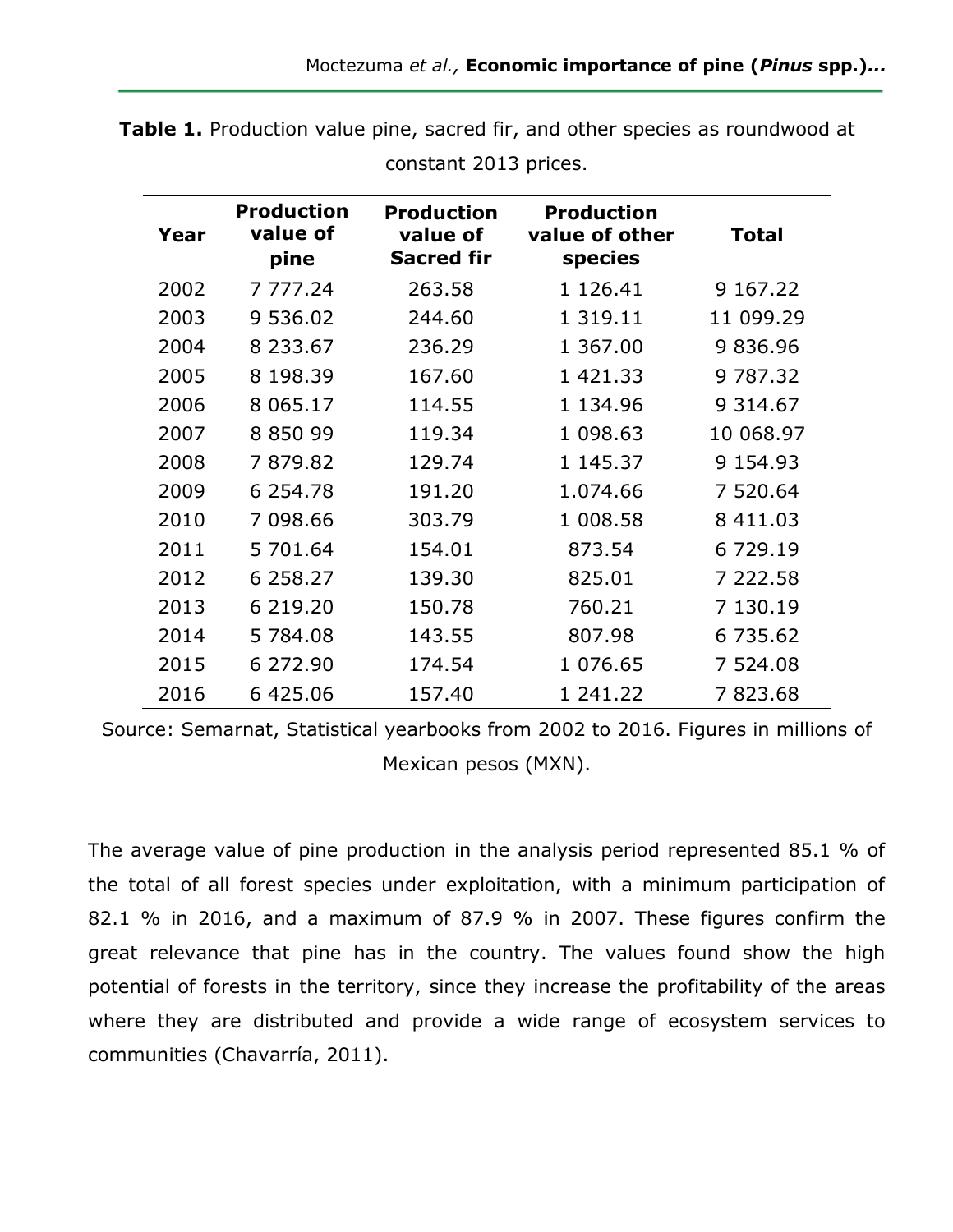On the other hand, although difference in values (maximum and minimum) were detected during the analysis, a considerable percentage decrease (5.8 points) in the importance of their value was observed.

In general, Mexican pines, along with other conifers are the main support for the forest industry because they produce sawn wood, resin, chips, posts, needles, cones, seeds (Semarnat, 2016; Flores *et al.*, 2019); products used to manufacture cellulose, paper and derivatives, furniture, house building, sleepers, packing boxes, frames, moldings, plywood, musical instruments, crafts, and fuel (Semarnat, 2016).

Figure 1A shows the evolution and trend of the production value of forest species as roundwood in millions of constant Mexican pesos (2013). For pine species, the value of timber production showed increases and decreases, almost annually; the maximum value was registered in 2003, without reaching that level again, even its trend was clearly negative.

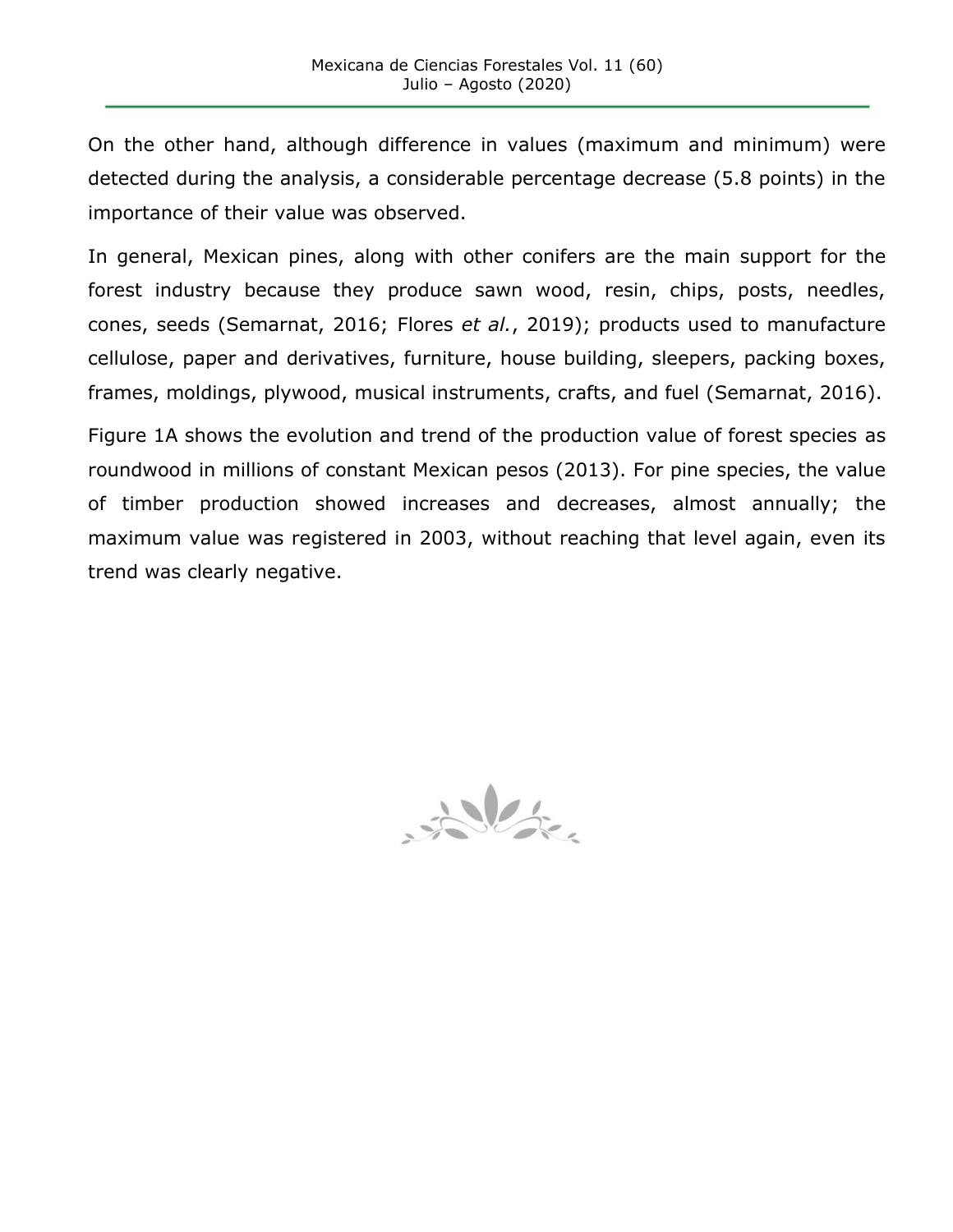

*Valores de producción de madera en rollo de pino, oyamel, otras especies y total a precios constantes 2013* = Production values of roundwood timber from pine, Sacred fir, other species and constant Mexican pesos (MXN) from 2013; *Otras* = Others; *Val prod pino =* Value production of pine; *Valor prod oyamel =* Value production of Sacred fir; *Valores de producción de escuadrería de pino, oyamel, otras especies y total a precios constantes 2013* = Production values of squared timber from pine, Sacred fir, other species and constant Mexican pesos (MXN) from 2013; *Val prod escuadrería pino* = Production values of squared timber from pine; *Val prod escuadrería oyamel* = Production values of squared timber from Sacred fir.

**Figure 1.** Evolution of production value in millions of constant Mexican pesos (MXN) from 2013 for pine, Sacred fir, and other roundwood and squared timber from 2002-2016.

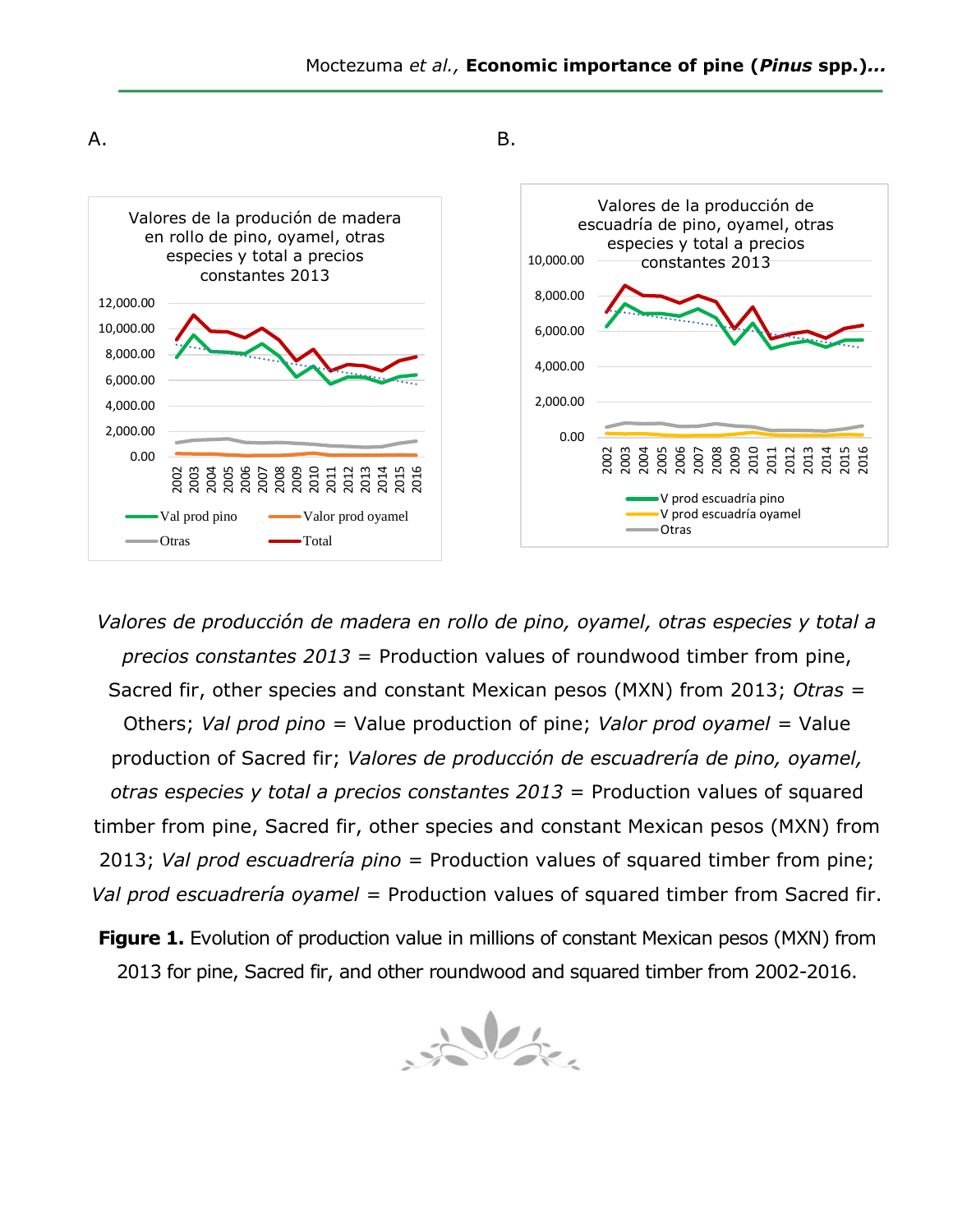As for Sacred fir, the value of timber production exhibited greater losses; it decreased during the first five years, and it reached its highest value in 2010, though this was not repeated; its slope was also negative, and higher than that of pine. In the case of the other species, in the first four years, the value of production showed an increase with its highest value in 2005, and in the last three years of the period showed a rebound, but without reaching the value of the first years.

The trend of the line of total forest production value exhibited a parallelism with the trend of pine, which had a direct and determining influence because it contributed a high percentage (> 80 %). In general, the above information supports the results obtained by Fuentes *et al.* (2006) and Torres-Rojo *et al.* (2016) in relation to the fact that Mexico has a variant national forest production and that it does not manage to satisfy its annual demand of products (for example, of sawn wood), because it is based on the transformation of roundwood.

In Mexico's forests, the volume of roundwood harvested has a direct economic relationship with the timber products produced in the industrial sector; these resources are also providers of ecosystem services. In this regard, the shares of each gender differ significantly; thus in 2016, *Pinus* contributed 75.1 % of the annual timber forest production; while *Abies* contributed 2.8 %, which generated an income of \$7 266 111 524.00 and \$177 951 183.00, respectively (Semarnat, 2016).

The economic value of forests is of utmost importance. Within this context, the temperate forest is estimated to contain 613 of usable plants capable of generating 1.17 million tons of biomass with a market value of 528 million of dollars (de Alba and Reyes, 1998).

Mexico's temperate and cold climate forests, dominated by *Pinus* species, represent a potential for the development of programs for the payment of environmental services (PES), which today is of singular importance due to its contribution to the mitigation of climate change; soil retention to avoid erosion, and water and carbon capture, as a refuge for flora and fauna, as well as to its contribution to the scenic landscape.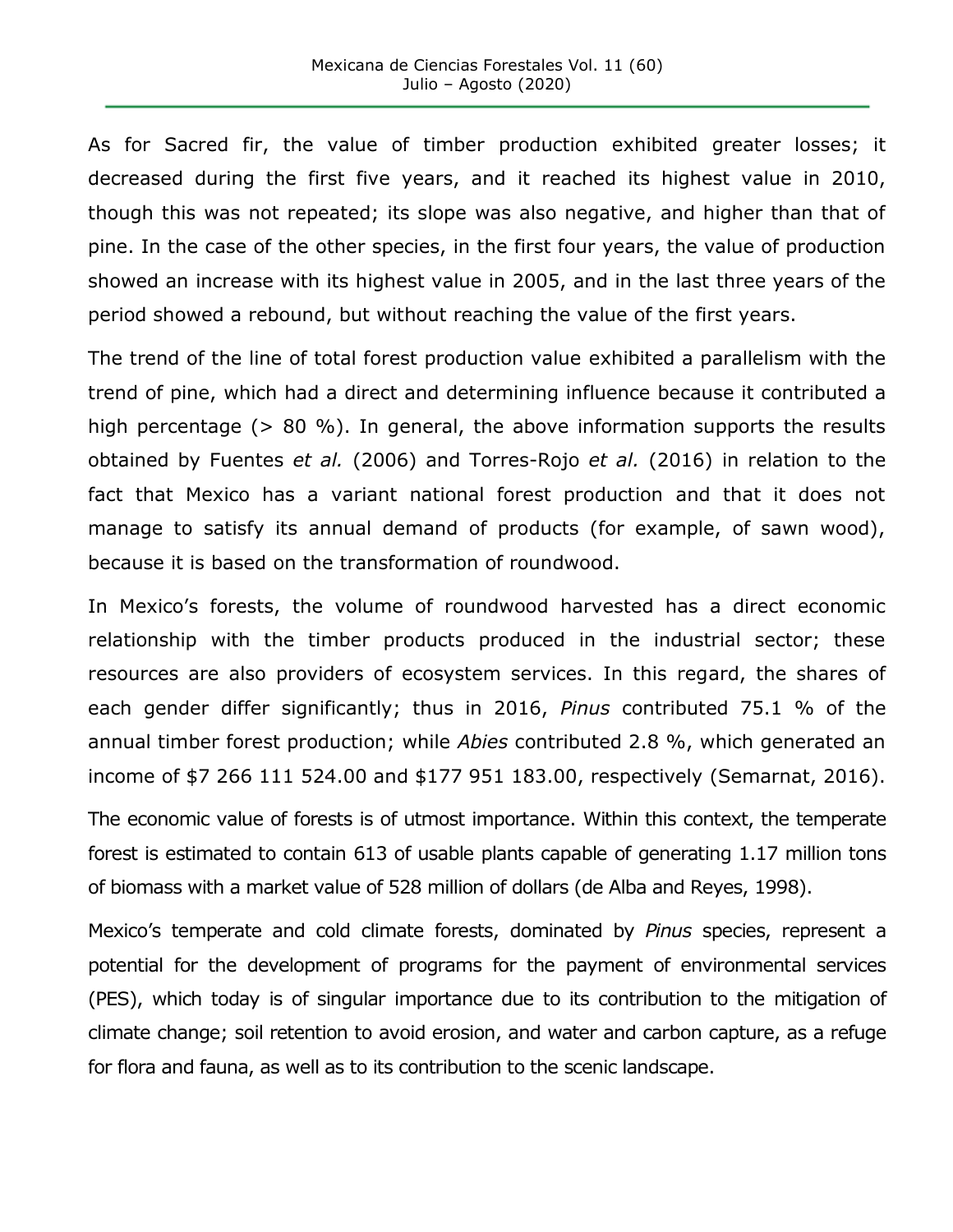In this regard, the INECC (2015) has estimated the economic value of Mexico's forest by type of environmental service; so that, for temperate ecosystems a cost of \$1 224.92 for regulation and maintenance services and \$144.59 per ton of  $CO<sub>2</sub>$ (greenhouse gas capture) is calculated. In particular, for coniferous forests, the sum of \$1 897.95 per visit has been determined for the enjoyment of scenic landscapes (cultural services).

Cordero (2008) documents the payment to foresters for the conservation of 390 ha of forest by water users located in the lower *Pimampiro* watershed, in Ecuador, at a monthly rate ranging between \$0.34 and \$2.88 (USD). These figures give an idea of the magnitude that the pine forest massifs and mixed pine forests could bring to the forestry sector.

### **Production value of square timber of pine, sacred fir, and other species**

Among the wood products with an industrialization process, the pine squadron is the most representative and the one that contributes most to the production value, with an average of 88.8 % for the 15 years evaluated; the highest value, of 90.9 %, was registered in 2013, and the minimum, of 86.1 %, in 2009 (Table 2).

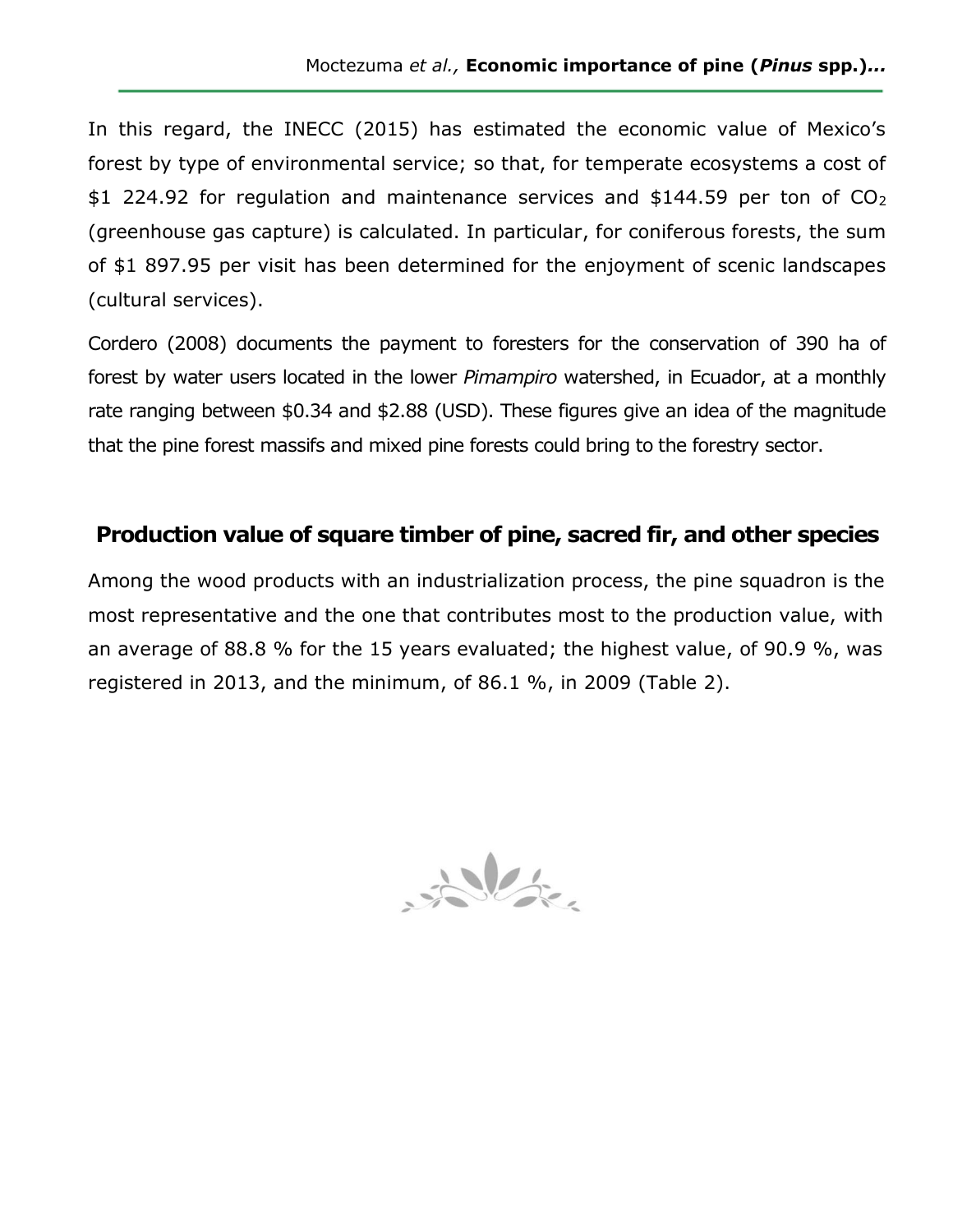| Year | <b>Production</b><br>value of square<br>timber of pine | <b>Production value of</b><br>square timber of<br>sacred fir | <b>Production value</b><br>of square timber<br>of other species | <b>Total</b>  |
|------|--------------------------------------------------------|--------------------------------------------------------------|-----------------------------------------------------------------|---------------|
| 2002 | 6 263.87                                               | 236.89                                                       | 593.04                                                          | 7 093.80      |
| 2003 | 7 554.60                                               | 210.85                                                       | 826.99                                                          | 8 592.43      |
| 2004 | 7 004.44                                               | 222.40                                                       | 793.23                                                          | 8 0 2 0 . 0 8 |
| 2005 | 7 010.41                                               | 157.62                                                       | 811.79                                                          | 7 979.83      |
| 2006 | 6 859.27                                               | 109.57                                                       | 630.54                                                          | 7 599.37      |
| 2007 | 7 262.44                                               | 112.50                                                       | 644.34                                                          | 8 0 1 9 . 2 8 |
| 2008 | 6 755.97                                               | 124.73                                                       | 794.18                                                          | 7 674.88      |
| 2009 | 5 289.50                                               | 183.13                                                       | 668.06                                                          | 6 140.69      |
| 2010 | 6 456.82                                               | 296.50                                                       | 614.66                                                          | 7 367.98      |
| 2011 | 5 0 24.23                                              | 150.25                                                       | 406.05                                                          | 5 580.53      |
| 2012 | 5 294.00                                               | 135.48                                                       | 417.28                                                          | 5 846.76      |
| 2013 | 5 462.92                                               | 146.33                                                       | 399.08                                                          | 6 008.33      |
| 2014 | 5 103.12                                               | 139.42                                                       | 378.90                                                          | 5 621.44      |
| 2015 | 5 498.57                                               | 168.72                                                       | 495.78                                                          | 6 163.08      |
| 2016 | 5 509.03                                               | 152.53                                                       | 672.00                                                          | 6 333.56      |

**Table 2.** Production value of square timber of pine, sacred fir, and other species squares, in millions of Mexican pesos at constant 2013 prices (2002-2013).

Source: Semarnat (2002-2016).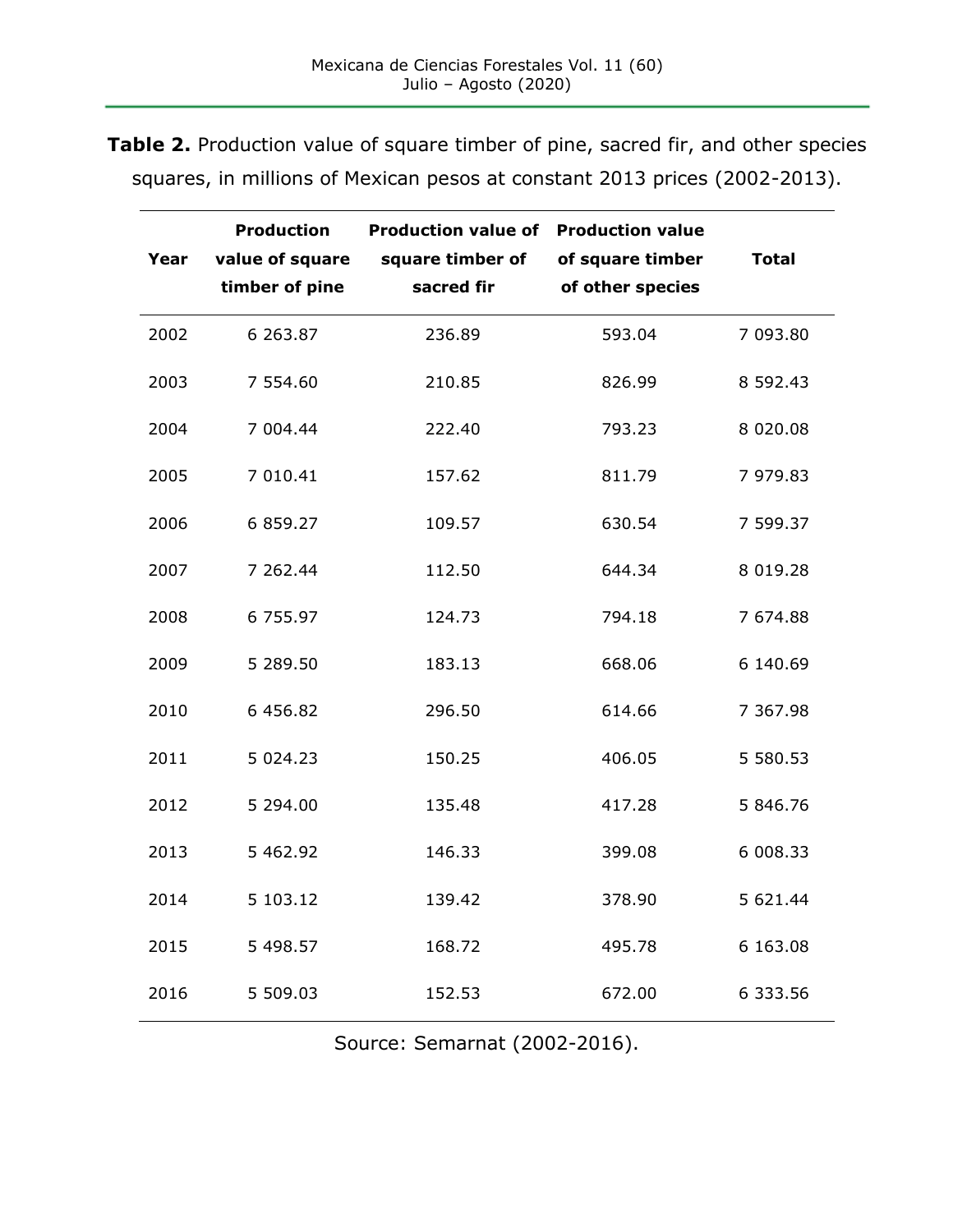Sacred fir and other species recorded a marginal participation in the value of square timber production with an added value of 9.1 % and 3.9 %, respectively. Figure 1B shows the behavior of the square timber in the value of sawn timber production.

The results for Sacred fir prove that it is the second most economically important pine tree in the country, as stated by Flores (2019), because it provides valuable dividends to the industrial sector. In the case of other species, the different types of wood play an important role in the market, as they open up the possibility of a diversified market. In this regard, Núñez and Raffaele (2014) record that timber production based on the management of interspecies variation has increased the diversification of the production, the added value, and the development of local economies; for example, 87 % of plantations in Andean *Patagonia* correspond to *Ponderosa* pine (*Pinus ponderosa* P. Lawson & C. Lawson); 7.5 %, to *Murrayana*  pine (*Pinus contorta* Douglas ex Ludon); 4.0 %, to *Oregón* pine (*Pseudotsuga menziessi* (Mirb.) Franco), and 1.0 %, to *Radiata* pine (*Pinus radiata* D. Don).

Figure 1B highlights the parallelism between the values of the production of square timber of pine and the total production, since the vast majority of the volumes come from the former. In pine, the highest value was obtained in 2003, and there were six decreases (in 2004, 2005, 2006, 2008, 2009, and 2014). In the last two years, there was an increase, but the value was lower than that attained in 2003. For Sacred fir, the maximum value was reached in 2010; however, it was not representative within the total, and its reductions (2003, 2005, 2006, 2011, 2012, 2014, 2016) were greater than those exhibited by pine.

Like pine, the other forest species reached their maximum in 2003; however, they did not recover this level throughout the rest of the period considered, and, like sacred fir, they had a marginal participation. The results show that square (sawn) timber continues to be the main product (Semarnat, 2016), and that reductions in timber production have a negative impact on the sector, since they do not meet the consumption demand and consequently, there is a greater deficit in the timber supply. FAO-Conafor (2012a) determined a deficit of 12 % in the production supply because the production of wood decreased by 1.95 million cubic meters during the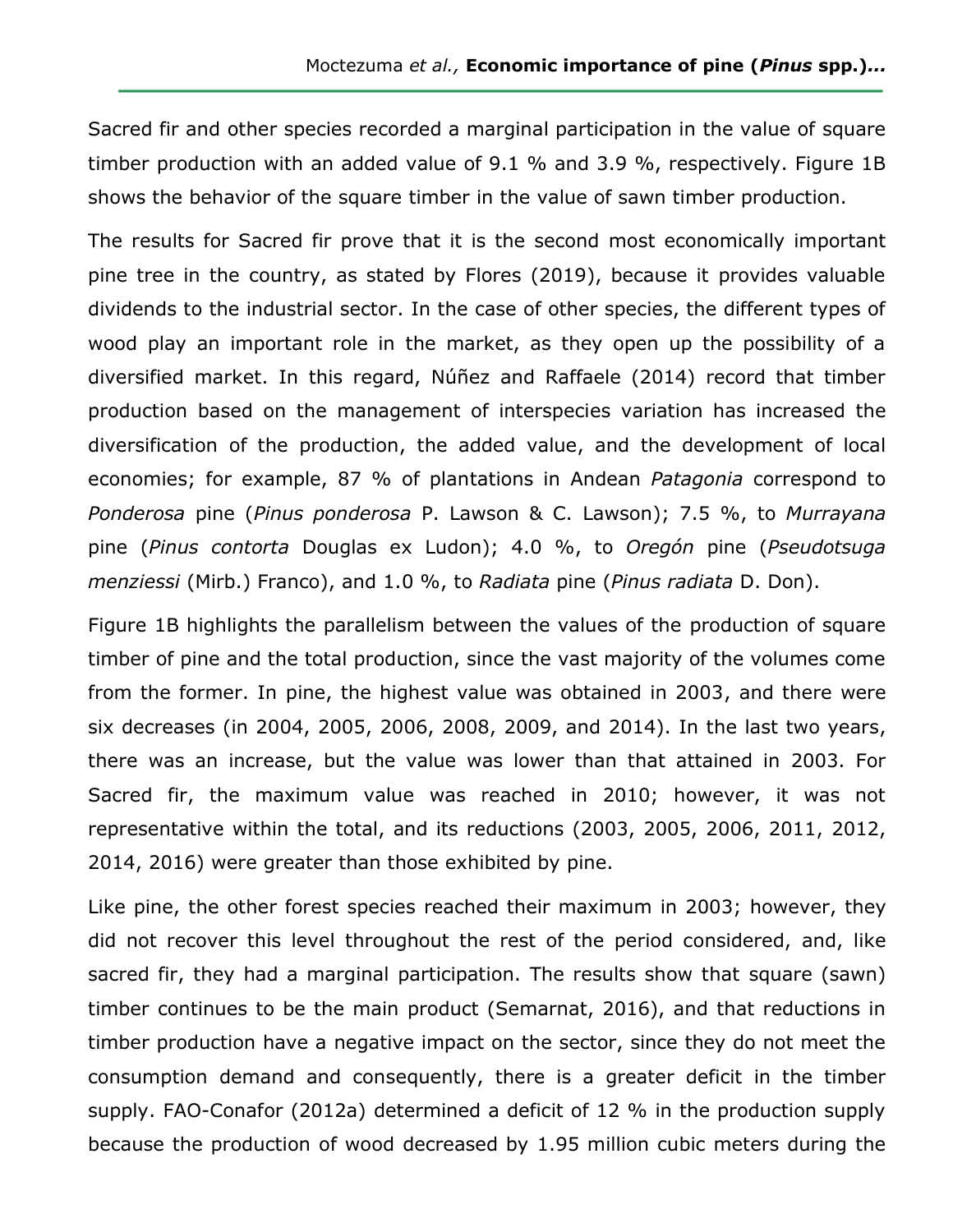2001-2006 period. On the other hand, the decrease in national square timber production is related to wood imports from the international market; thus in 2003, the domestic production was affected by the supply from Chile (Flores *et al.*, 2007).

#### **Timber production value for pine, sacred fir, and other species in five states**

The states selected from their economic importance were: *Chihuahua, Durango, Michoacán, Oaxaca* and *Veracruz*, and the rest were grouped under the heading of "other states"; the data are presented in Table 3.

| Table 3. Production value of square timber of pine in five selected states, at |  |                       |  |  |  |
|--------------------------------------------------------------------------------|--|-----------------------|--|--|--|
|                                                                                |  | constant 2013 prices. |  |  |  |

| Year | Chihuahua   | <b>Durango</b> | Michoacán | Oaxaca | Veracruz | <b>Others</b> | Total         |
|------|-------------|----------------|-----------|--------|----------|---------------|---------------|
| 2002 | 1 185.32    | 1458.67        | 727.89    | 593.64 | 62.57    | 2 2 3 5 . 7 7 | 6 263.87      |
| 2003 | 2 272.24    | 2 2 3 2 . 1 2  | 882.37    | 481.82 | 82.47    | 2 631.44      | 8 5 8 2 . 4 7 |
| 2004 | 1 815.04    | 1 778.95       | 617.65    | 467.82 | 132.12   | 2 192.87      | 7 004.44      |
| 2005 | 3 173.06    | 1 545.82       | 582.72    | 332.69 | 104.23   | 1 271.90      | 7 010.41      |
| 2006 | 3 299.82    | 1 452.03       | 348.54    | 330.19 | 128.11   | 1 300.57      | 6 859.27      |
| 2007 | 2 987.54    | 1 490.81       | 705.50    | 459.97 | 121.81   | 1 496.81      | 7 262.44      |
| 2008 | 2 659.95    | 1 225.77       | 789.58    | 405.40 | 121.68   | 1 553.59      | 6 755.97      |
| 2009 | 1 804.36    | 1 421.86       | 499.99    | 349.87 | 143.98   | 1 069.44      | 5 289.50      |
| 2010 | 3 186.18    | 1 288.76       | 504.69    | 259.01 | 101.49   | 1.116.70      | 6 456.82      |
| 2011 | 2 145.59    | 1 179.54       | 515.49    | 264.84 | 99.55    | 819.23        | 5 0 2 4 . 2 3 |
| 2012 | 2 2 7 4 .65 | 1 166.34       | 517.90    | 354.52 | 201.31   | 779.28        | 5 294.00      |
| 2013 | 2 143.70    | 1 421.82       | 485.30    | 420.56 | 168.56   | 822.98        | 5 462.92      |
| 2014 | 2 205.65    | 1 217.76       | 434.89    | 331.11 | 127.13   | 786.58        | 5 103.12      |
| 2015 | 2 707.07    | 939.39         | 425.91    | 379.16 | 188.43   | 858.61        | 5 498.57      |
| 2016 | 2 437.17    | 1 176.65       | 438.53    | 340.95 | 232.11   | 883.63        | 5.509.03      |

Source: Semarnat (2002-2016). Figures in millions of Mexican pesos (MXN).

*Chihuahua* has the highest value for the production of pine square timber, and its average participation was 39.4 %; however, in the first year of the analysis, *Durango* stood out with 22.5 %, and in the third place was for *Michoacán*, with 9.1 %; these two states together contributed the majority of the value of production (71 %).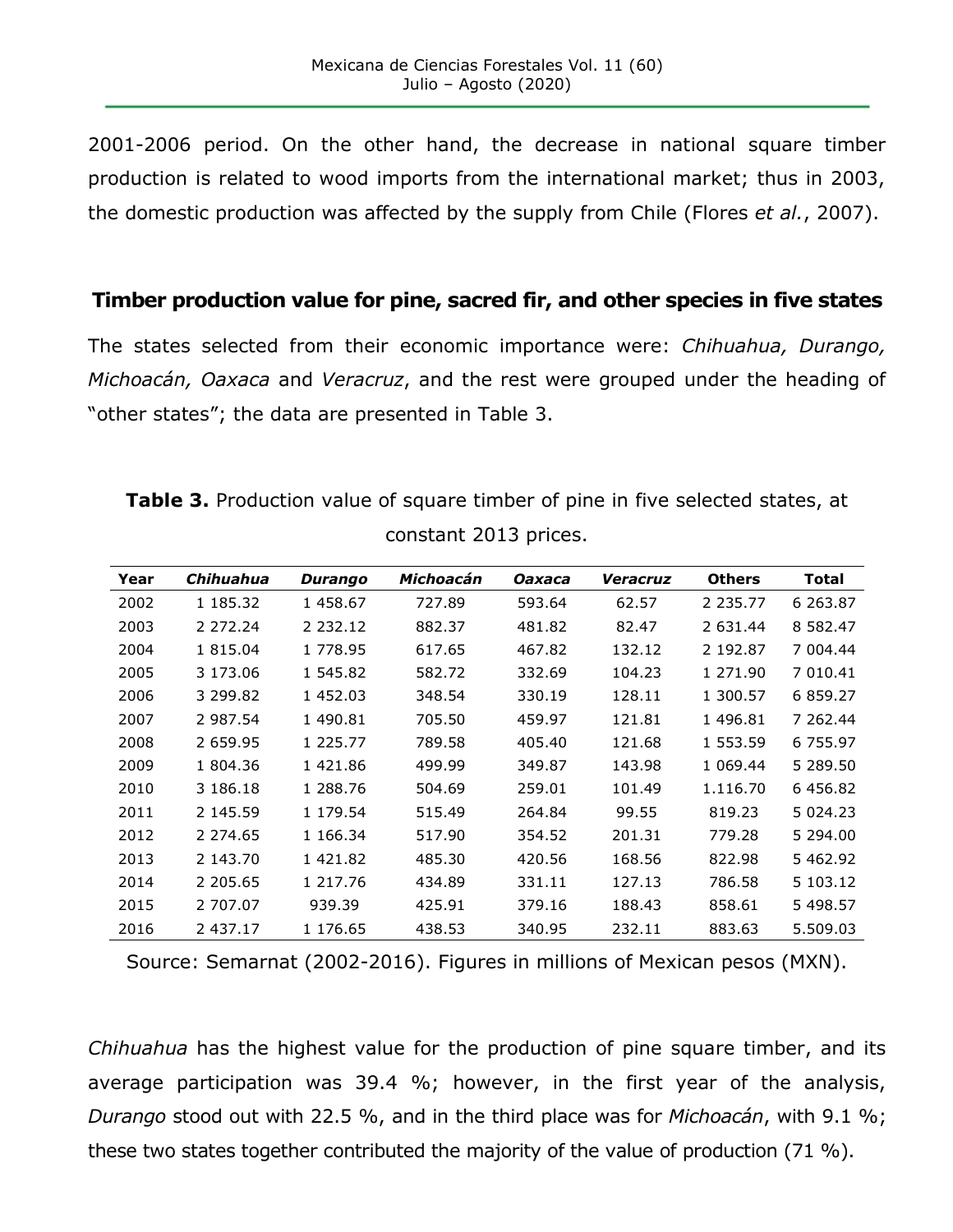In order to illustrate the above, Figure 2 shows the behavior of the production value of the square timber of pine in the five selected states, as well as the trend in the main state.



*Valor de la producción por estado de la escuadria del pino a precios constantes* = Production value of constant prices by state of the pine square timber; *Otros estados* = Other states.

**Figure 2.** Value in millions of constant Mexican pesos (MXN) (baseline year: 2013) of the pine square timber production nationwide and by states (2002-2016).

Throughout the period of analysis, the state of *Chihuahua* first occupied the second place, and since 2003 it remained the leader, with a marked separation from *Durango* (second place); its maximum value, of 3 299.8 million Mexican pesos, was recorded in 2016; the maximum value for *Durango*, of 1 457.8 million MXN, was obtained in 2003, after which its production decreased. This is in line with Flores *et al.* (2007) for both states, in the sense that they are the ones with the highest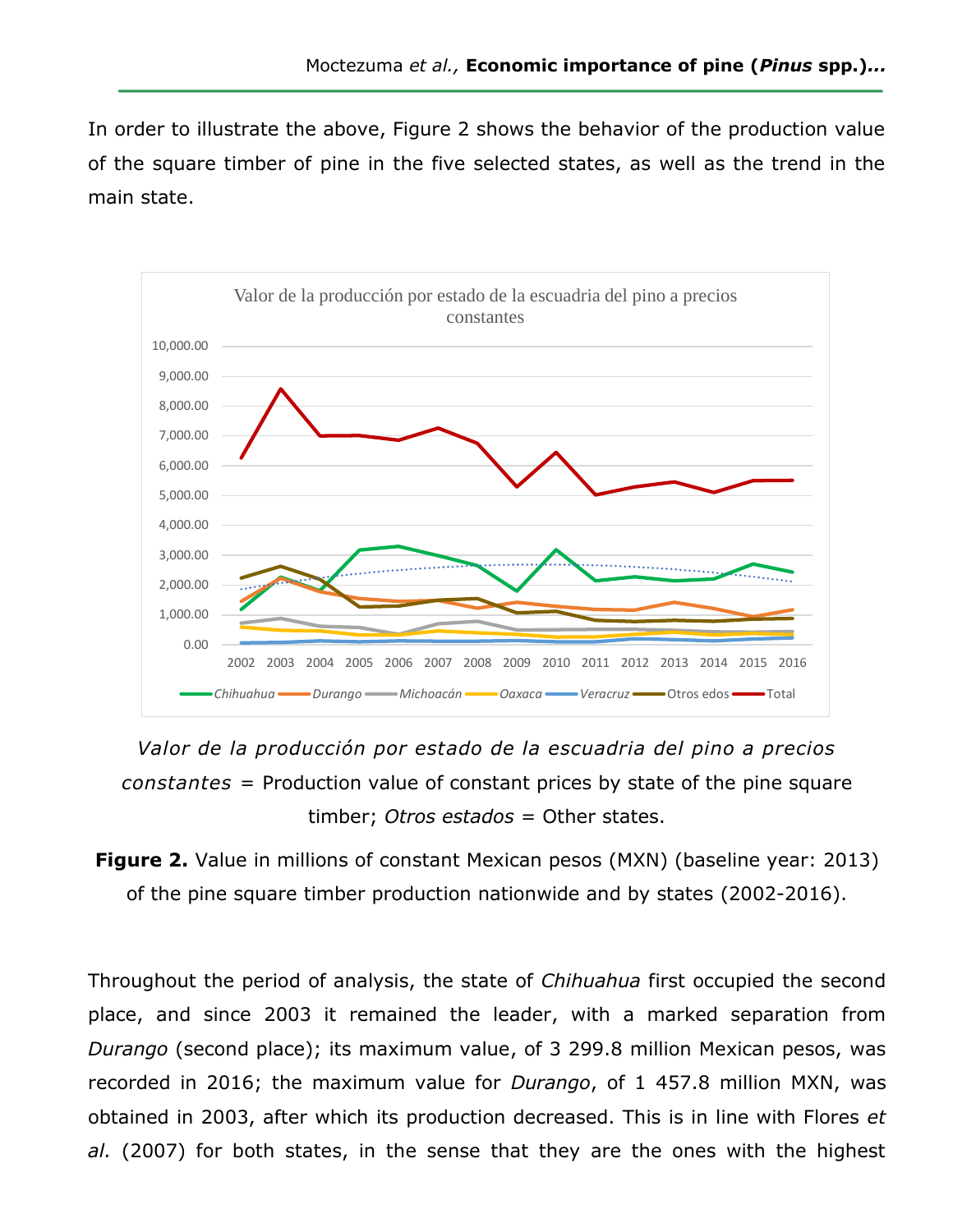forest production because they have vast areas of cold temperate climate covered with tree species (Conafor, 2017).

The only states whose production grew during 2002-2016 were *Chihuahua* and *Veracruz* the latter with a significant increase—; the other three states analyzed showed decreases in the value of the production of pine square timber. In this regard, it is likely that the productivity of the forest industry in these states has increased through the implementation of efficient processing systems, such as proper process management and efficient processing of roundwood (Flores *et al.*, 2019).

However, the increase in forest production is not reflected in the national GDP, because there are other sectors of the economy with larger increases (Álvarez-López *et al.*, 2015).

# **Average annual growth rates of the value of roundwood and square timber production for pine, sacred fir, and other species (2002-2016)**

Table 4 summarizes the average annual growth rates of the value of roundwood and square timber production of pine, sacred fir, and other species over 15 years (2002-2016).

| <b>Production value</b> | AAGR % for<br>Roundwood | AAGR % for<br><b>Square timber</b> |  |
|-------------------------|-------------------------|------------------------------------|--|
| Pine                    | $-1.27$                 | $-0.85$                            |  |
| Sacred fir              | $-3.38$                 | $-2.89$                            |  |
| Other forest species    | $+0.65$                 | $+0.84$                            |  |
| Total forest species    | $-1.05$                 | $-0.75$                            |  |

**Table 4.** Average annual growth rates of the value of wood production of pine, Sacred fir, and other species from 2002 to 2016.

Source: Prepared by the authors; *AAGR* = Average annual growth rate.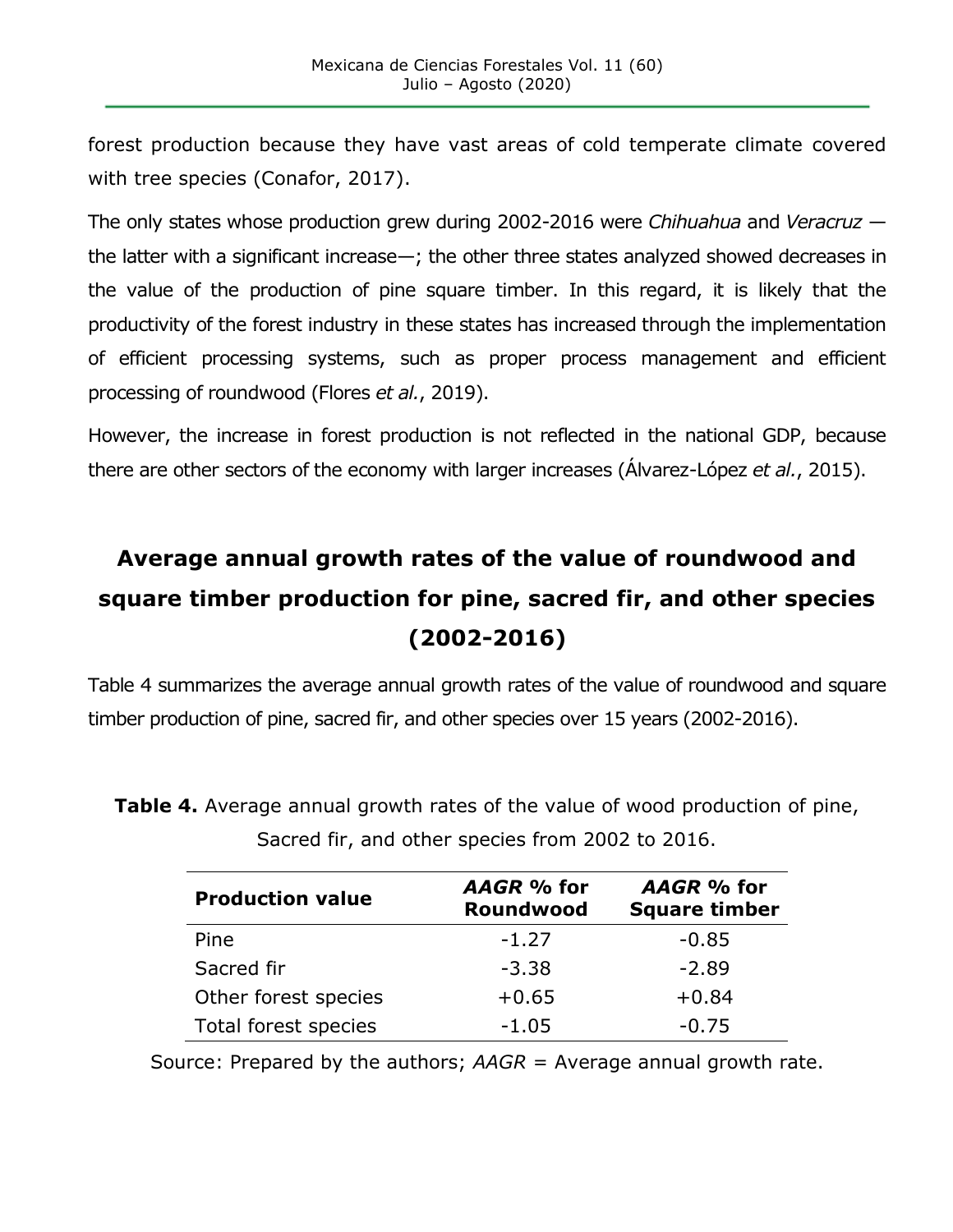A parallelism was evidenced between the AAGRs for roundwood (logs) and those for square timber of pine, sacred fir, and total. The growths were negative  $-$ to a greater extent for roundwood—, and they are slighter in the squared timber, since there is a primary value-added process in the latter. The exception corresponded to the other forest species, where they were positive for both types and higher for the square timber due to the effect of industrialization; however, their value is marginal and insufficient to stop the negative trend of the total value of timber production of all species (Table 4).

Table 5 shows the high growth of the AAGR corresponding to the state of *Veracruz*, with +9.13; *Chihuahua* occupied the second place, with +4.82; however, these two positive growths were not enough to revert the fall of the national growth, since the other states considered exhibited negative figures ranging between -1.42 and -6.0. In this regard, it can be seen that the growth in the state of *Veracruz* has grown higher than the national AAGR (6.60) estimated by Moctezuma and Flores (2018); while in *Chihuahua* it has become lower. Likewise, when compared to the national AEMR for the agriculture and livestock sectors [6.40 and 6.55, respectively] estimated by Moctezuma and Galicia (2018), *Veracruz* again has a higher value, which highlights the importance of the sector.

| <b>States</b>  | AAGR %  |
|----------------|---------|
| Chihuahua      | $+4.82$ |
| Durango        | $-1.42$ |
| Michoacán      | $-3.32$ |
| Oaxaca         | $-3.63$ |
| Veracruz       | $+9.13$ |
| Other states   | $-6.00$ |
| National total | $-0.85$ |

**Table 5.** Average Annual Growth Rates of the value of pine square timber production in the analyzed states (2002-2016).

Source: Prepared by the authors.  $AAGR = Average$  annual growth rate.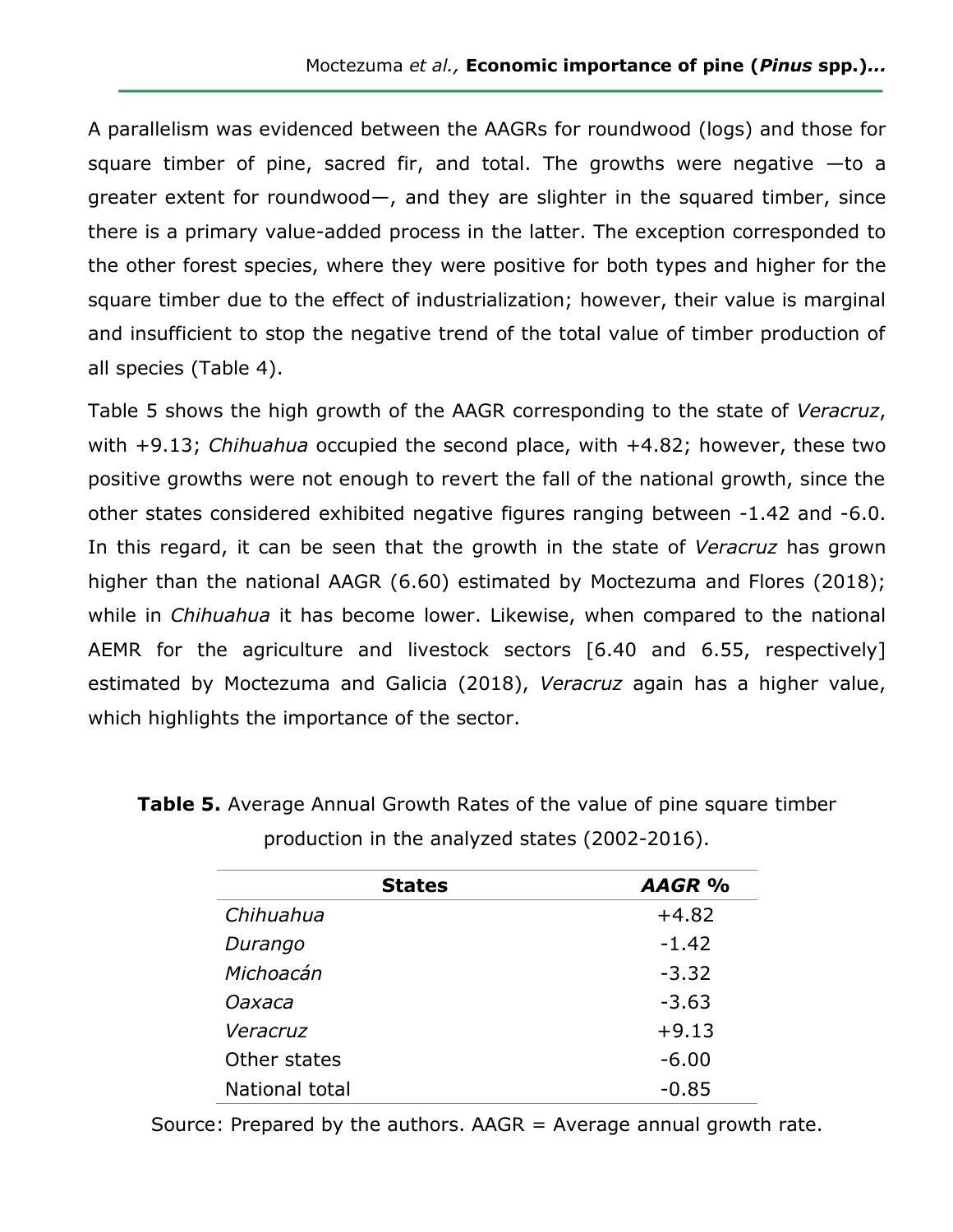The negative values show that the states reduced their forest production in the analyzed period, which led to decreases in the AAGR. A comparison of the national rate (-0.85) with that estimated (-4.5) by FAO-Conafor (2012b) for 2001-2006 exhibits a reduction, due to the increase in the production.

### **Roundwood** *vs* **square timber prices**

Market prices, in general terms, are the most important variable for both demand (what consumers are willing to pay for a product) and supply (what foresters are willing to put on the market).

Prices for pine square timber were higher than those for pine roundwood, with a range of variation from 6.03 % (2004) to 23.12 % (2013) (Table 6); this situation was mainly due to the added value of the former. However, these figures did not represent a sufficient incentive to boost the forestry economic activity and stop the drop in the contribution of pine products to the monetary value of the sector.

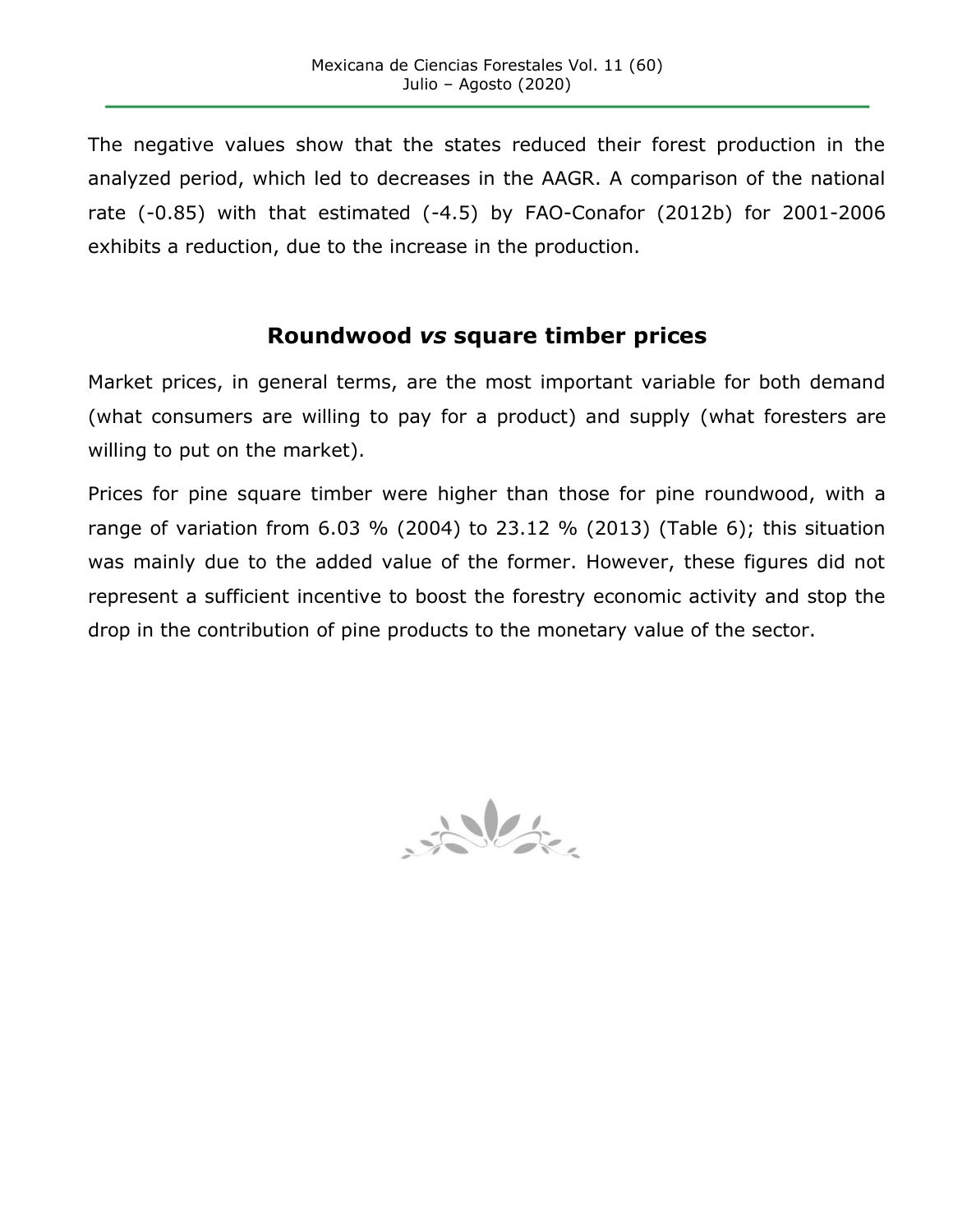| Year | as roundwood | Price of the pine species Price of the pine species as<br>square timber |
|------|--------------|-------------------------------------------------------------------------|
| 2002 | $n/d *$      | 1 639.41                                                                |
| 2003 | 1 738.63     | 1 896.61                                                                |
| 2004 | 1 611.13     | 1 708.27                                                                |
| 2005 | 1 683.40     | 1 800.93                                                                |
| 2006 | 1 635.63     | 1 797.04                                                                |
| 2007 | 1 564.90     | 1 835.07                                                                |
| 2008 | 1 603.65     | 1 793.19                                                                |
| 2009 | 1 419.41     | 1 583.13                                                                |
| 2010 | 1 673.83     | 1 842.10                                                                |
| 2011 | 1 358.99     | 1 505.19                                                                |
| 2012 | 1 325.07     | 1 474.00                                                                |
| 2013 | 1 337.85     | 1 647.21                                                                |
| 2014 | 1 343.93     | 1 437.89                                                                |
| 2015 | 1 370.32     | 1 528.76                                                                |
| 2016 | 1 274.80     | 1 426.73                                                                |

**Table 6.** Comparative prices at constant 2013 values for pine roundwood and pine squared timber.

Source: Semarnat (2002-2016); \* Data not available. Values in Mexican pesos (MXN) m<sup>-3</sup>.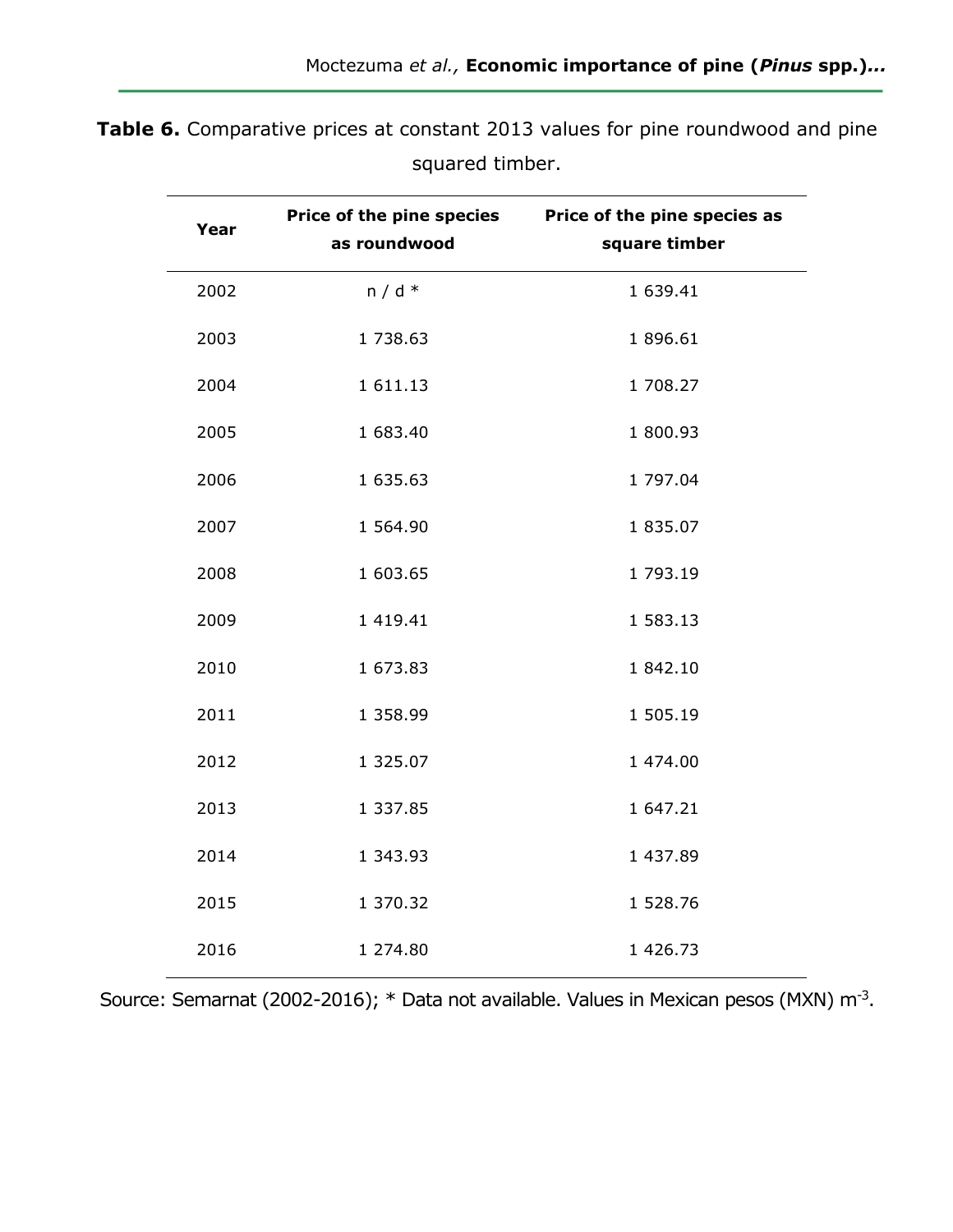Square timber (together with railroad ties) contributes 74.6 % of the marketed forest producers (secondary activity); while, logging (primary activity) is not included within the forest products category (Semarnat, 2016).

With respect to the national GDP, the sawmill industry has a 19 % share, with respect to the total of the products of the secondary activity; and the logging industry has a 53 % share of the primary activity (Moctezuma and Galicia, 2018). In a global context, the above values show that Mexico does not stand out among the main timber producing countries due to the small size of its forest area under exploitation and to its low productivity: it contributes only 0.7 % of the world total timber production (Chapela, 2012).

On the other hand, sawn timber consumption in the country is low compared to countries such as Canada, Austria, the United States of America (USA) and Chile (Chapela, 2012); therefore, timber is imported from the USA, Canada, Chile, the European Union, and China (Conafor, 2005). Mexico's main competitors, Chile and the United States, surpass it in terms of the existence of direct and indirect subsidies, higher productivity, more modern technology and transport, as well as the presence of economies of scale (Chapela, 2012).

Figure 3 shows the behavior of the prices for pine roundwood and pine square timber during the analysis period (2002-2016) and with 2013 as the baseline year.

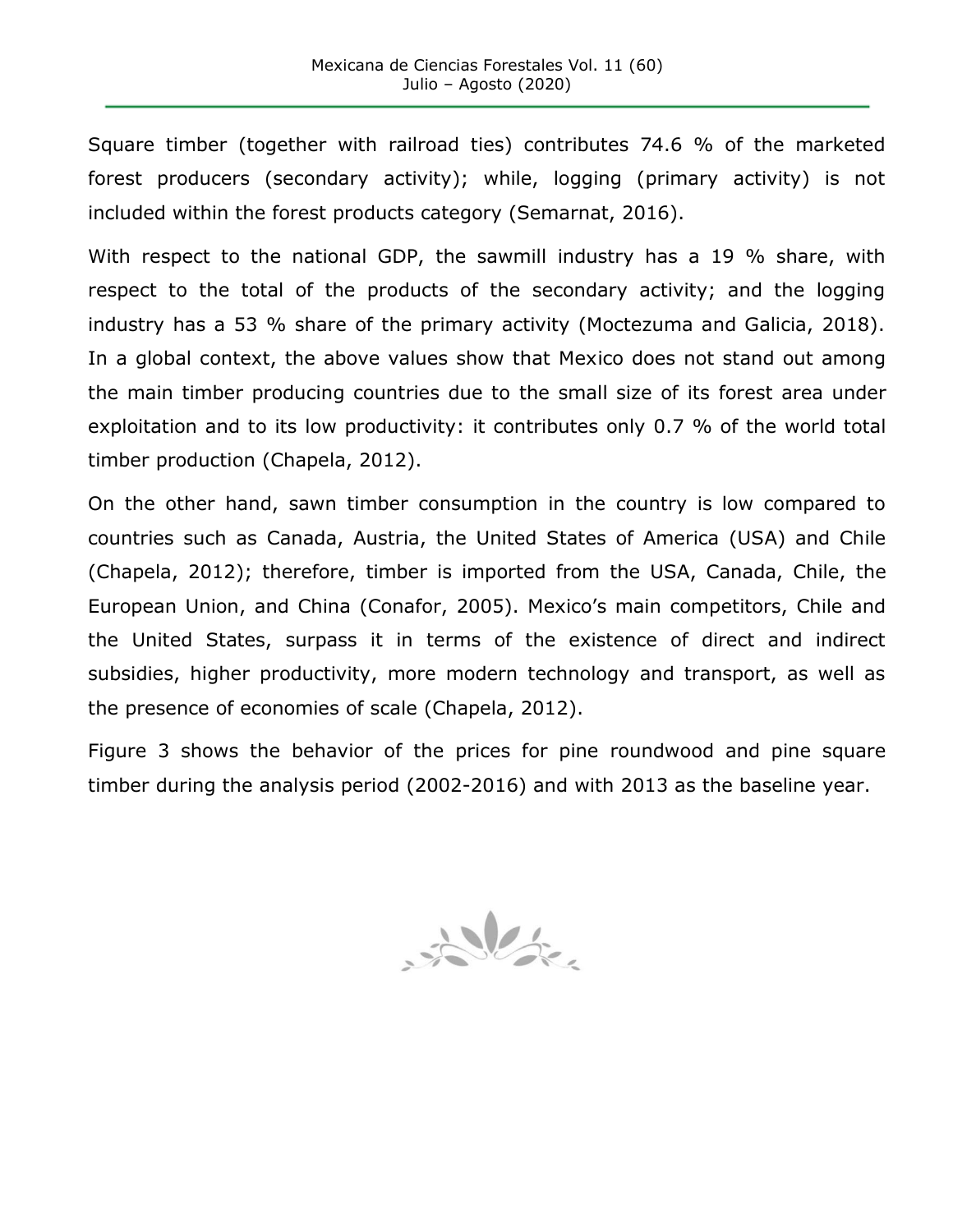

*Precios constantes del pino en pesos mexicanos (PM/m-3 de especie y escuadrería* = Constant prices for roundwood and pine squares in Mexican Pesos (MXN) m-3; *Pino especie* = Pine species; *Pino escuadrería* = Pine square.

**Figure 3.** Constant prices for roundwood and pine squares in Mexican Pesos (MXN) m<sup>-3</sup>.

During the whole analysis period, the prices of the pine square timber were higher than the price paid for pine as a raw material; both prices exhibited a negative slope trend, with average annual growth rates of -2.19 % for the roundwood, and - 09.2 % for the square timber.

Negative average growth rates lead to an increase in the trade balance deficit  $-a$ situation that favors the importation of sawn timber in order to supply the domestic market (Chapela, 2012).

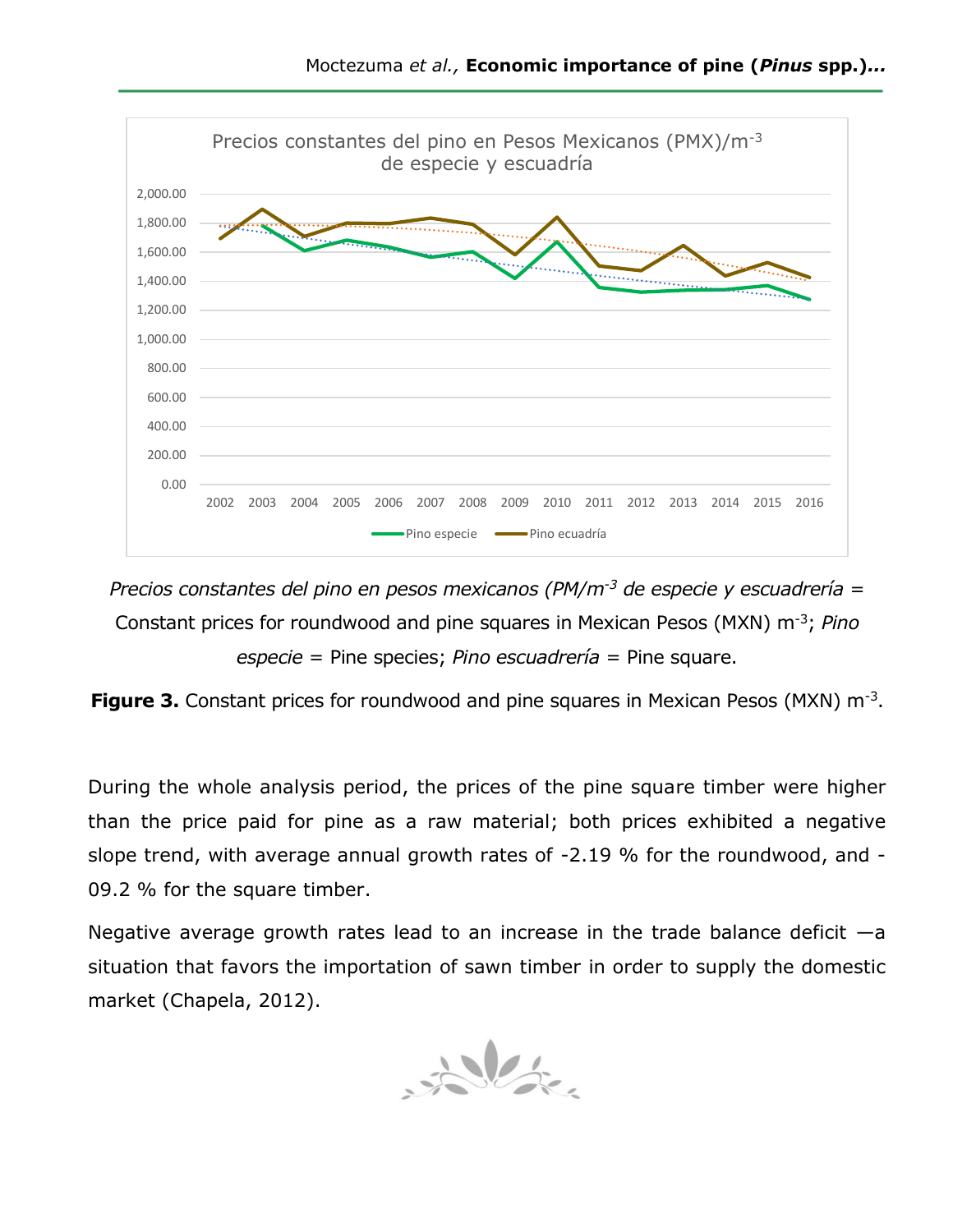# **Conclusions**

The activities that contribute the most to the forest GDP in Mexico are the cutting of trees to obtain roundwood (primary activity) and its transformation into square timber (secondary activity). Estimates for the 2002–2016 period prove that pine is the most relevant species in terms of roundwood production, followed by Sacred fir and other species; however, it exhibits a considerable percentage of decrease in the importance of its value.

As for valuation based on the added value, the negative trend is decreasing, though not enough to reverse it, and it continues to drop. This is highly influenced by market prices, both of raw materials (roundwood) and of the product with a primary industrialization process, (square timber).

Pine contributes the largest percentage to the square timber production, followed by Sacred fir and the other species; the same behavior is observed in the five forest states analyzed: *Chihuahua, Durango*, *Michoacán, Oaxaca* and *Veracruz*. In this regard, *Veracruz* and *Chihuahua* stand out in their contribution to the forest economy, with positive average annual growth rates.

A strategy to increase national production must be based on increasing the production of sawn timber, which requires the training of workforce and the modernization of the industry.

#### **Conflict of interests**

The authors declare no conflict of interests.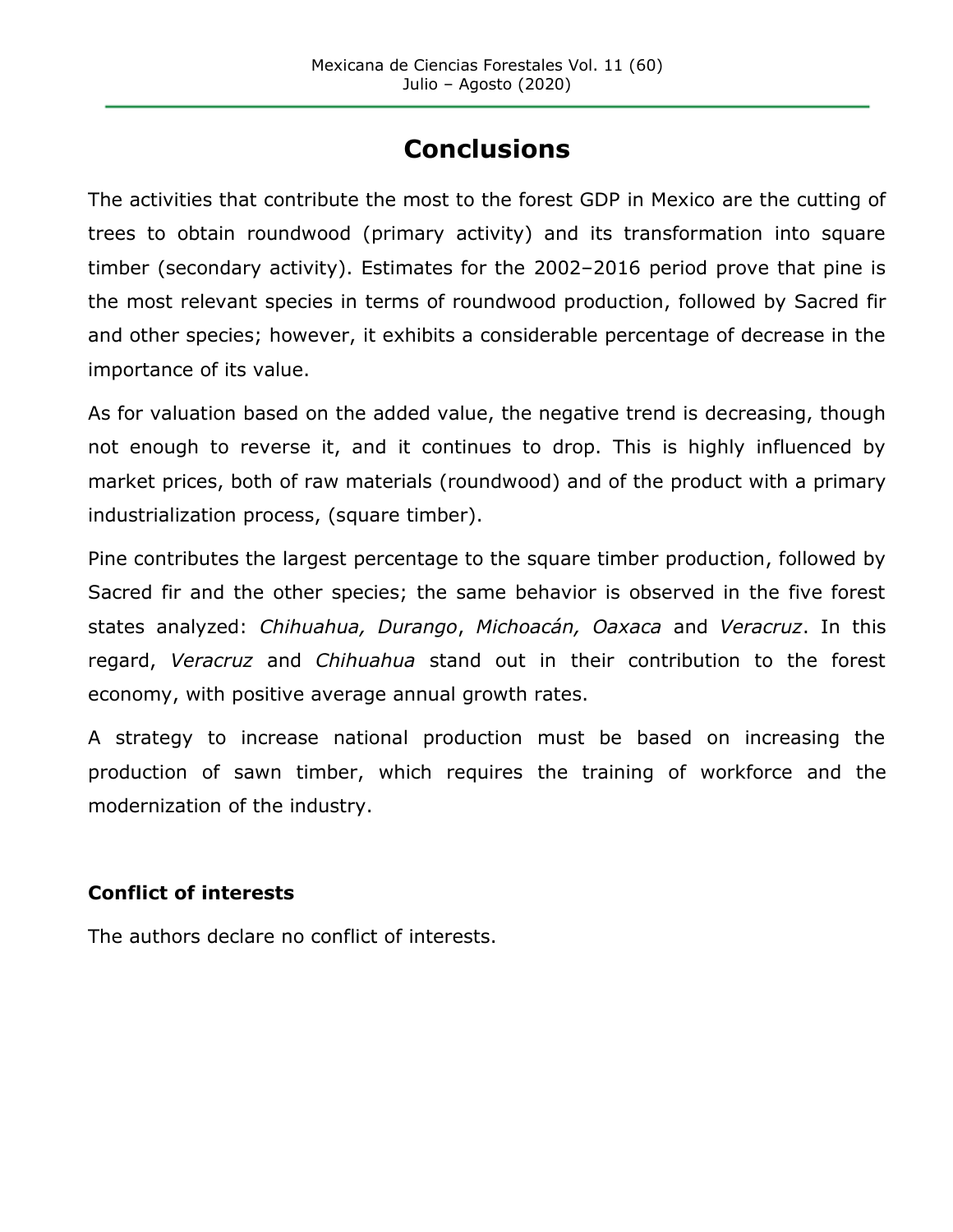#### **Contribution by author**

Georgel Moctezuma López: drafting of the manuscript, analysis and elaboration of the graphics, and data capture; Andrés Flores: statistical and analytical support, review and editing of the manuscript.

#### **References**

Álvarez-López, P. S., A. Perales S. y E. Trujillo U. 2015. El subsector forestal mexicano y su apertura comercial. Revista Mexicana de Ciencias Forestales 6(29): 8-23. Doi: [10.29298/rmcf.v6i29.213.](https://doi.org/10.29298/rmcf.v6i29.213)

Centro Mexicano de Derecho Ambiental (Cemda). 2018. Fortalecimiento de la Transparencia en el Sector Forestal. México. Atlas forestal <http://bosquesabiertos.org.mx/> (16 de marzo de 2019).

Comisión Nacional de Población (Conapo). 2015. Proyecciones de la población de México: Indicadores demográficos.

htpp://www.conapo.gob.mx/es/CONAPO/Proyecciones (2 de mayo de 2019).

Chapela, G. 2012. Competitividad de las empresas sociales forestales en México. [http://www.ccmss.org.mx/wp-](http://www.ccmss.org.mx/wp-content/uploads/2014/10/Problemas_y_oportunidades_en_el_mercado_para_las_empresas_sociales_forestales_en_Mexico.pdf)

content/uploads/2014/10/Problemas y oportunidades en el mercado para las e mpresas sociales forestales en Mexico.pdf (31 de mayo de 2020).

Chavarría O., A., G. Detlefsen, M. Ibrahim, G. Galloway y R. de Camino. 2011. Análisis de la productividad y la contribución financiera del componente arbóreo en pequeñas y medianas fincas ganaderas de la subcuenca del río Copán, Honduras. Agroforestería de las Américas 48: 146-156. http//hdl.handle.net/11554/7026 (1 de agosto de 2019).}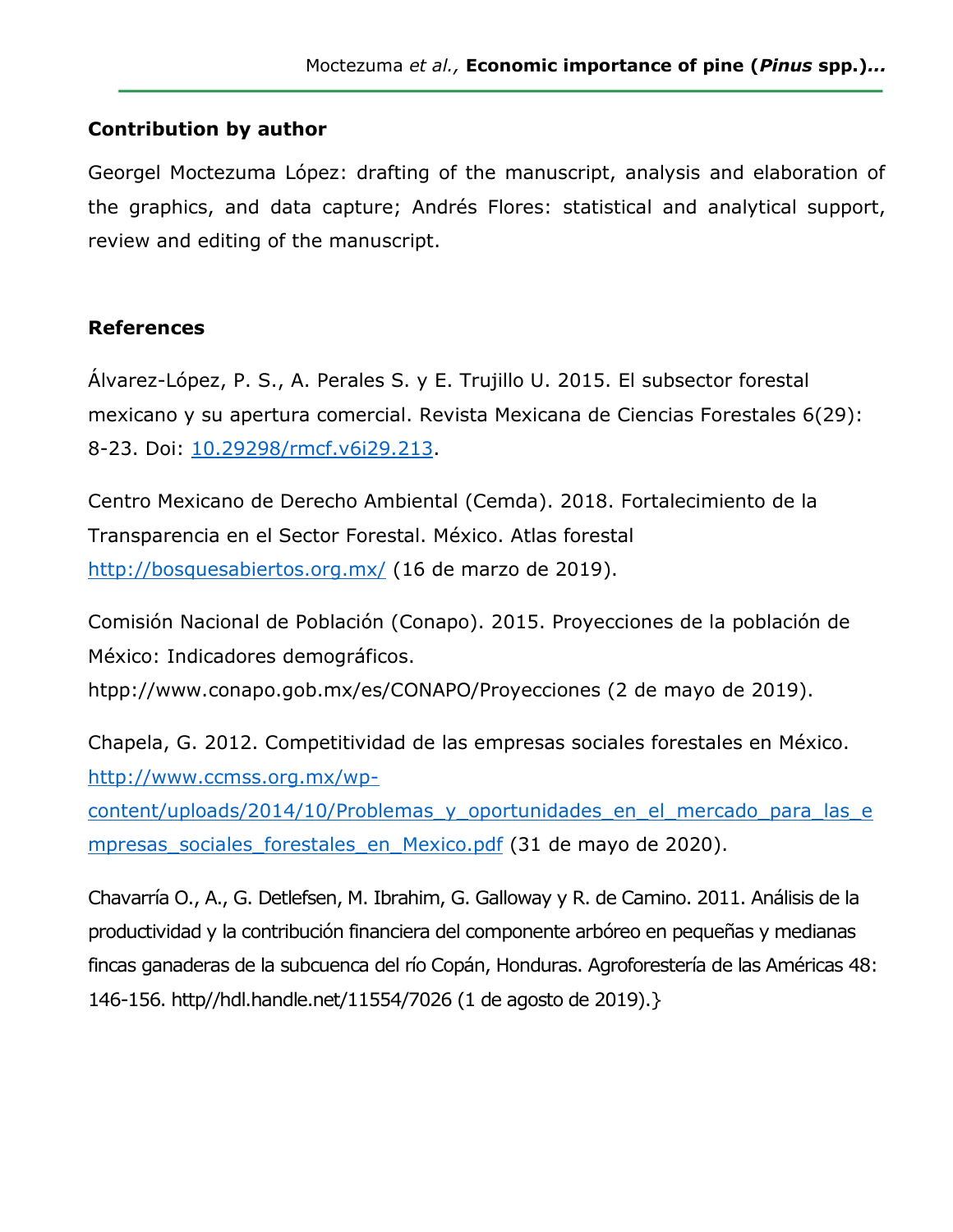Comisión Nacional Forestal (Conafor). 2005. Revisión del Programa Estratégico Forestal 2025 (PEF 2025) Y DEL Programa Nacional Forestal 2001-2006 (PNF 2001-2006) en el marco del proyecto UTF/MEX 072. Informe Final. Guadalajara, Jalisco. México 85 pp

Comisión Nacional Forestal (Conafor). Conafor. 2017. Inventario Nacional Forestal y de Suelo (INFyS) 2013–2014, colección de 32 volúmenes. [http://www.conafor.gob.mx/innovacion\\_forestal/?p=2908](http://www.conafor.gob.mx/innovacion_forestal/?p=2908) (29 de mayo de 2020).

Cordero C., D. 2008. Esquemas de pagos por servicios ambientales para la conservación de cuencas hidrográficas en el Ecuador. Instituto Nacional de Investigación y Tecnología Agraria y Alimentaria (INTA). España. Investigaciones Agrarias: Sistemas y Recursos Forestales 17(1): 54-56.

de Alba, E. y M. E. Reyes. 1998. Valoración económica de los recursos biológicos del país. *In:* Peña J., A., L. N. González, E. Loa L. y L. Durand S. (Comps.). La diversidad biológica de México: Estudio de País, 1998. Comisión Nacional para el Conocimiento y Uso de la Biodiversidad. México, D.F., México. pp. 211-234.

Earle, J. C. 2007. Gymnosperm Data-base.<http://www.conifers.org/index.html> (2 de junio 2019).

Organización de las Naciones Unidas para la Alimentación y la Agricultura-Comisión Nacional Forestal-Comisión Nacional Forestal (FAO-Conafor). 2012a. Diagnóstico del comercio internacional forestal de México. [http://www.ccmss.org.mx/wp](http://www.ccmss.org.mx/wp-content/uploads/2014/10/Problemas_y_oportunidades_en_el_mercado_para_las_empresas_sociales_forestales_en_Mexico.pdf)content/uploads/2014/10/Problemas y oportunidades en el mercado para las e mpresas sociales forestales en Mexico.pdf (31 de mayo de 2020).

Organización de las Naciones Unidas para la Alimentación y la Agricultura-Comisión Nacional Forestal (FAO-Conafor). 2012b. Revisión del Programa Estratégico Forestal 2025 (PEF 2025) y del Programa Nacional Forestal 2001- 2006 (PNF 2001-2006). http://www.conafor.gob.mx:8080/documentos/docs/4/4402Revision del PEF 2025 y PRONAFOR 2001-2006.pdf (29 de mayo de 2020).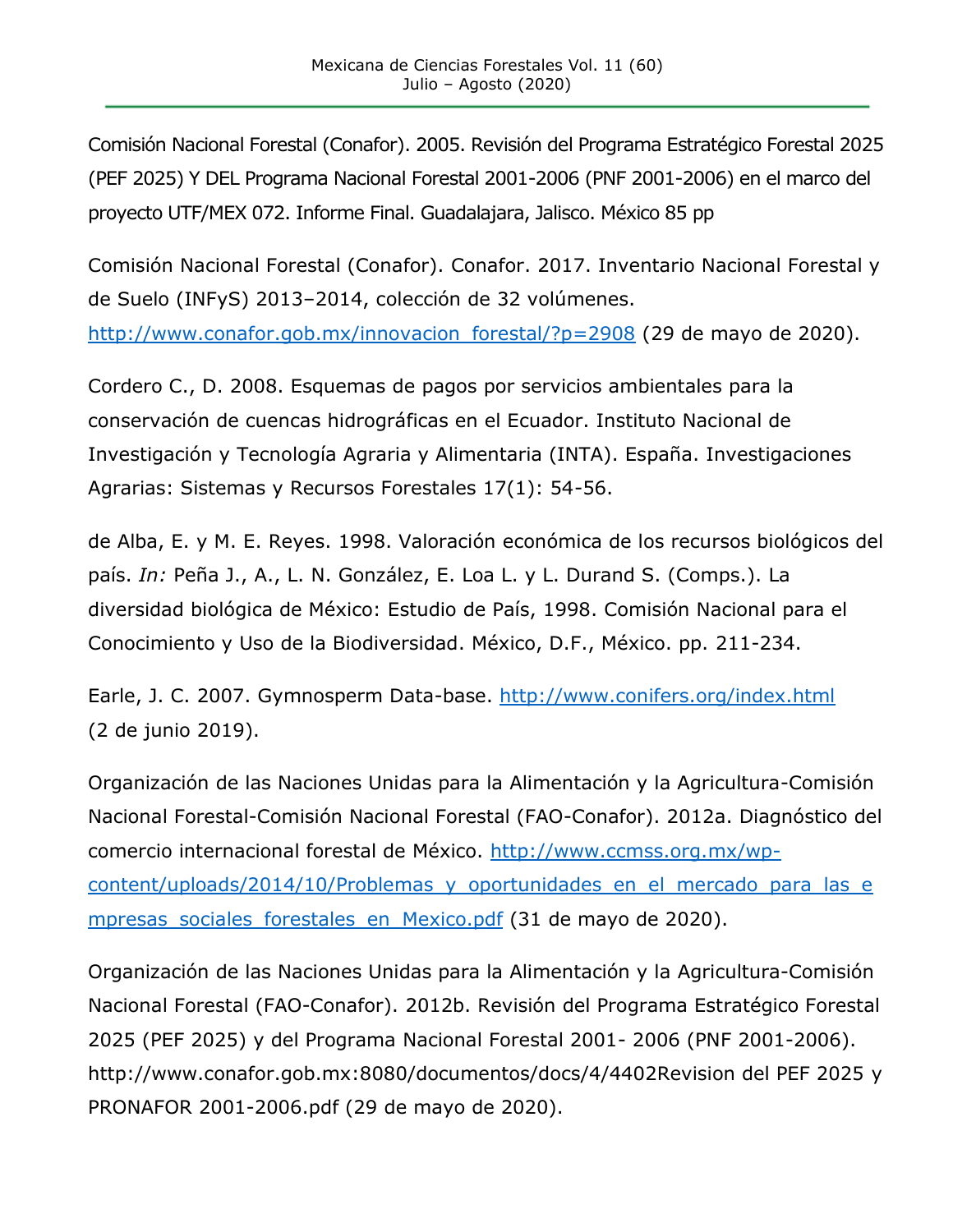Farjon A. 2003. The remaining diversity of conifers. ISHS Acta Horticultura 615(1): 75-89. [Doi:10.17660/ActaHortic.2003.615.5.](https://doi.org/10.17660/ActaHortic.2003.615.5)

Flores, A. 2019. Producción maderable de *Abies religiosa* (Kunth) Schltdl. & Cham. en zonas de movimiento de germoplasma. Revista Mexicana de Ciencias Forestales 10(56): 238-247. Doi:10.29298/rmcf.v10i56.481.

Flores, A., M. A. Pérez T. y L. Sánchez R. 2019. Sistema de planeación para la producción de madera aserrada. Mitigación del Daño Ambiental Agroalimentario y Forestal de México 5(6): 190-207.

Flores V., R., E. Serrano G., V. H. Palacios M. y G. Chapela. 2007. Análisis de la industria de la madera aserrada en México. Madera y Bosques 13(1): 47-59. Doi: 10.21829/myb.2007.1311235.

Fuentes L., M. E., J. A. García S. y J. Hernández M. 2006. Factores que afectan el mercado de madera aserrada de pino en México. Madera y Bosques 12(2): 17-28. Doi: [10.21829/myb.2006.1221240.](https://doi.org/10.21829/myb.2006.1221240)

Gernandt D., S., y J. A. Pérez-de la Rosa. 2014 Biodiversidad de Pinophyta (coníferas) en México. Revista Mexicana Biodiversidad 85: 126-133. Doi: 10.7550/rmb.32195.

Instituto Nacional de Ecología de Cambio Climático (INECC). 2015. Conceptualización de las metodologías de valoración económica y de la evaluación de los apoyos otorgados por servicios ambientales en materia de bosques y selvas. Primer reporte.

https://cienciasforestales.inifap.gob.mx/editorial/index.php/forestales/article/view/6 04/1682 (31 de mayo de 2020).

Instituto Nacional de Estadística, Geografía e Informática (Inegi). 2016a. Principales Resultados de la Encuesta Intercensal 2015. Estados Unidos Mexicanos. [http://internet.contenidos.inegi.org.mx/contenidos/Productos/prod\\_serv/contenidos](http://internet.contenidos.inegi.org.mx/contenidos/Productos/prod_serv/contenidos/español/bvinegi/productos/nueva_estruc/702825078966%20(1)

[/español/bvinegi/productos/nueva\\_estruc/702825078966](http://internet.contenidos.inegi.org.mx/contenidos/Productos/prod_serv/contenidos/español/bvinegi/productos/nueva_estruc/702825078966%20(1) (1 de junio de 2019).